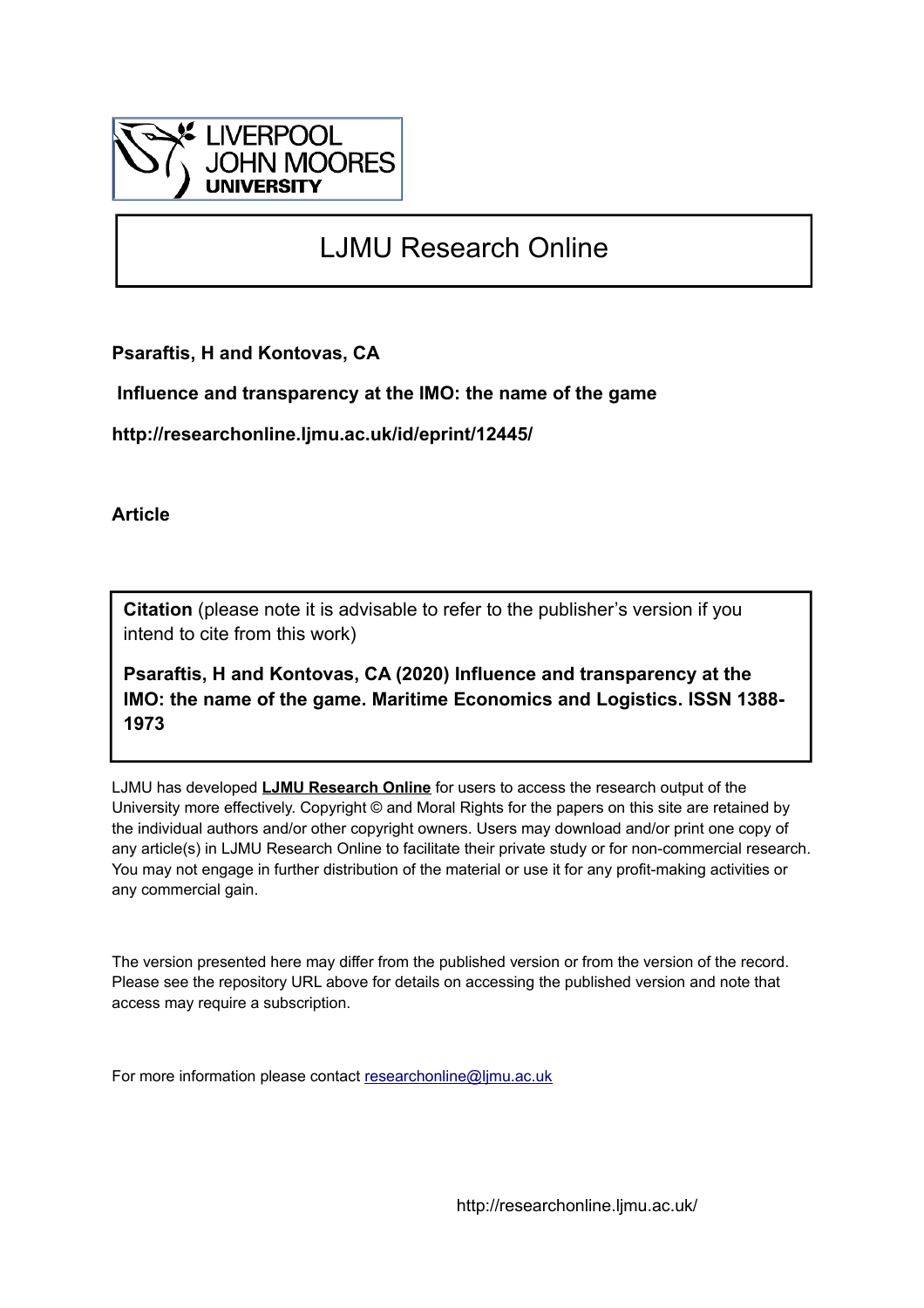# **Influence and transparency at th[e IMO: the name of the game](https://doi.org/10.1057/s41278-020-00149-4)**

## Harilaos N. Psaraftis<sub>1</sub> and Christos A. Kontovas<sub>2</sub>

<sup>1</sup>Department of Management, Technical University of Denmark, Kongens Lyngby, Denmark, hnpsar -at- dtu.dk

<sup>2</sup>Liverpool Logistics, Offshore and Marine Research Institute (LOOM), Liverpool John Moores University, c.kontovas -at- ljmu.ac.uk

#### **Abstract**

The International Maritime Organization (IMO) is a specialized United Nations agency responsible for regulating maritime transport. The purpose of this paper is to shed some light into the following issues: what are the main parameters of influence at the IMO? Who among Member States, industry or other players, are the main influencers? And is the process transparent enough? To address this issue, a perspective mainly but not exclusively based on the authors' own experience from the activities of IMO's Marine Environment Protection Committee (MEPC) and specifically its recent focus on how to decarbonize shipping is taken. To that effect, the paper examines several issues that may be relevant, including delegation size, delegation composition, number of submissions and other factors that may affect representation and influence in IMO decision making. The paper also addresses the issue that was recently put forward by several Non-Governmental Organizations (NGOs), that the shipping industry deliberately promotes strategies and tactics that slow down the drive for decarbonization and that transparency at the IMO leaves a lot to be desired. A conjecture of the paper is that better transparency and stricter representation rules at the IMO could surely lead to some improvements. In particular it is found that the current rules (or lack thereof) may unduly favor some stakeholders. However, even though the drive to decarbonize shipping goes at a slow pace, the paper finds no evidence of a coordinated attempt to slow down the process. A related conjecture concerns the fragmentation of influence at the IMO, which can perhaps explain why things are not moving very fast.

*Keywords: shipping decarbonization; IMO; maritime governance* 

## 1. INTRODUCTION

The International Maritime Organization (IMO) is a specialized United Nations (UN) agency regulating maritime transport. Areas of competence include maritime safety, maritime security, marine environmental protection, legal matters, technical cooperation and others.

The IMO has been recently under attack by various Non-Governmental Organizations (NGOs) as regards its stance on environmental issues and especially Climate Change, as regards the influence of industry in the regulatory process and as regards transparency in that process. Triggered by this, the purpose of this paper is to shed some light into the following issue: what are the main parameters of influence at the IMO? Who among Member States, industry or other players, are the main influencers? And is the process transparent enough? To address these and related issues, a perspective mainly but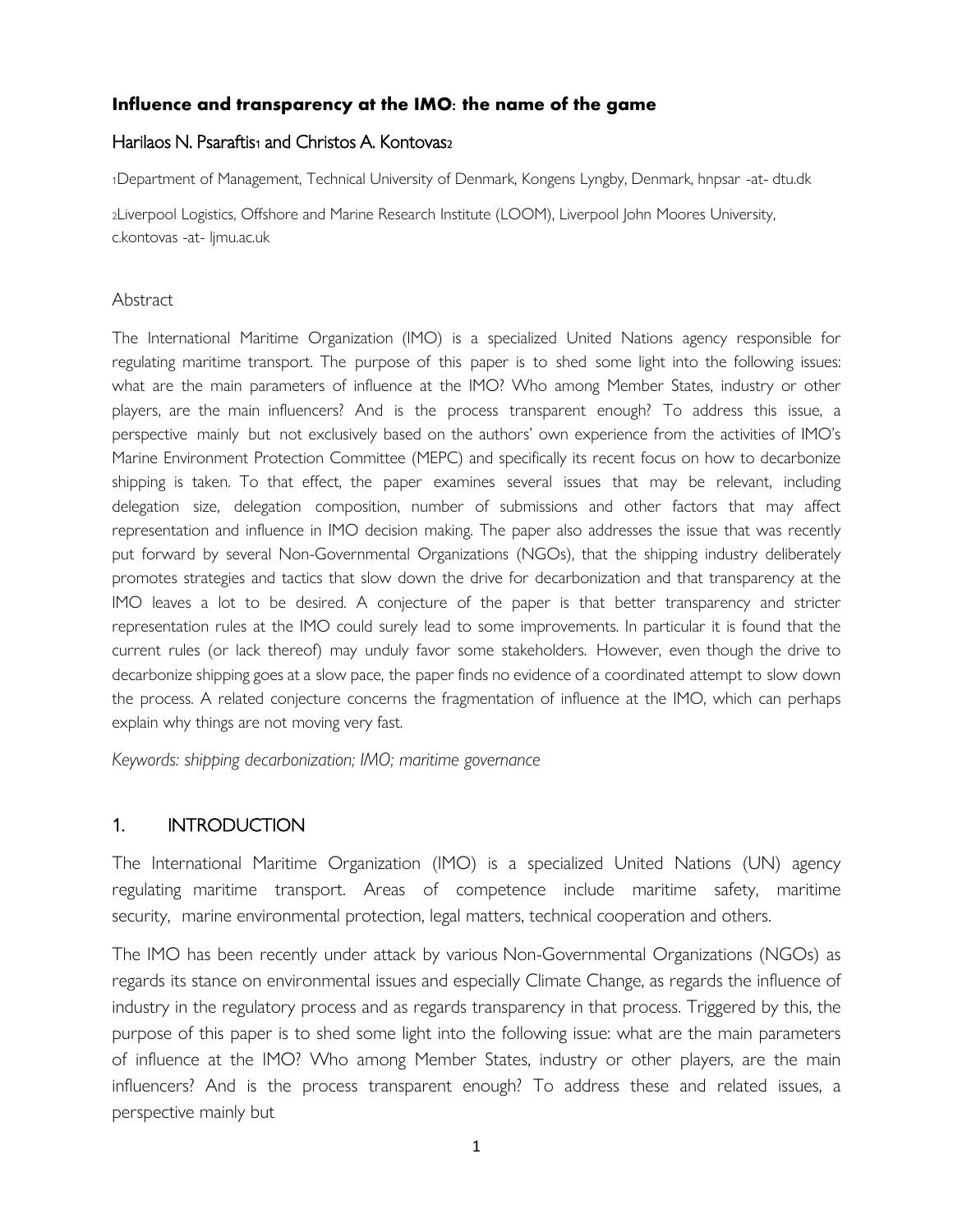not exclusively based on our own ex[perience within the activities of IMO's Mar](https://doi.org/10.1057/s41278-020-00149-4)ine Environment Protection Committee (MEPC) and in particular its recent focus on how to decarbonize shipping is taken. To that effect, the paper reviews the position of the NGOs that accuse the IMO as regards influence and transparency, describes the IMO regulatory structure, and then analyzes several issues that may be relevant, including delegation size, delegation composition, number of submissions and other factors that may affect representation and influence in IMO decision making. Some recommendations are also offered.

If one is to examine the above issues in a focused way, perhaps no other topic is more relevant than Climate Change and specifically greenhouse gas (GHG) emissions from ships and what the IMO is doing to reduce them. In fact, and after many discussions, the first ever mandatory global GHG reduction regime for ships was set in July 2011 when a roll call vote at the IMO/MEPC resulted in the adoption of mandatory measures. These were the Energy Efficiency Design Index (EEDI) and the Ship Energy Efficiency Management Plan (SEEMP), which were adopted as an Annex to MARPOL's Annex VI. Note that as is common practice among UN bodies, IMO operates on a consensus basis and voting is therefore being avoided as it is perceived to be too divisive. However, with respect to EEDI/SEEMP it was impossible to achieve consensus and the measures were adopted by vote in spite of fierce resistance by a group of developing countries, including China, India, Brazil and Saudi Arabia.

The issue of GHG emissions was at stake again in all meetings of the MEPC after 2011. But even before 2011 the IMO initiated a parallel discussion on Market Based Measures (MBMs) to reduce GHG emissions from ships, discussion which was suspended in 2013, and in 2016 the so-called IMO Roadmap to reduce GHGs was adopted. The Roadmap stipulated the formulation of an Initial Strategy on GHGs by 2018 which with a view to finalizing the strategy by 2023 (for a discussion of this and other issues as regards decarbonization see Psaraftis (2018)).

The GHG agenda was set high as the IMO entered the 72nd session of the MEPC (MEPC 72, 9-13 April 2018), where some important issues were about to be addressed, including drafting a strategy for the reduction of GHGs, the implementation of the 2020 sulphur cap, the Ballast Water Management Convention and the recently addressed issue of marine litter. In a historical move, MEPC 72 adopted the so-called Initial IMO Strategy, which set out a vision to drastically reduce GHG emissions from international shipping. An ambitious target was set to reduce  $CO<sub>2</sub>$ emissions per transport work, as an average across international shipping, by at least 40% by 2030, pursuing efforts towards 70% by 2050, compared to 2008; and to reduce the total annual GHG emissions by at least 50% by 2050 whilst pursuing efforts towards totally phasing them out (IMO, 2018a).

It was actually during the period between MEPC 71 in July 2017 and before MEPC 72 in April 2018, and perhaps not by coincidence, that IMO was put under fire for its allegedly weak governance structure, which, according to some reports, supposedly allowed the private shipping sector to stall action on Climate Change.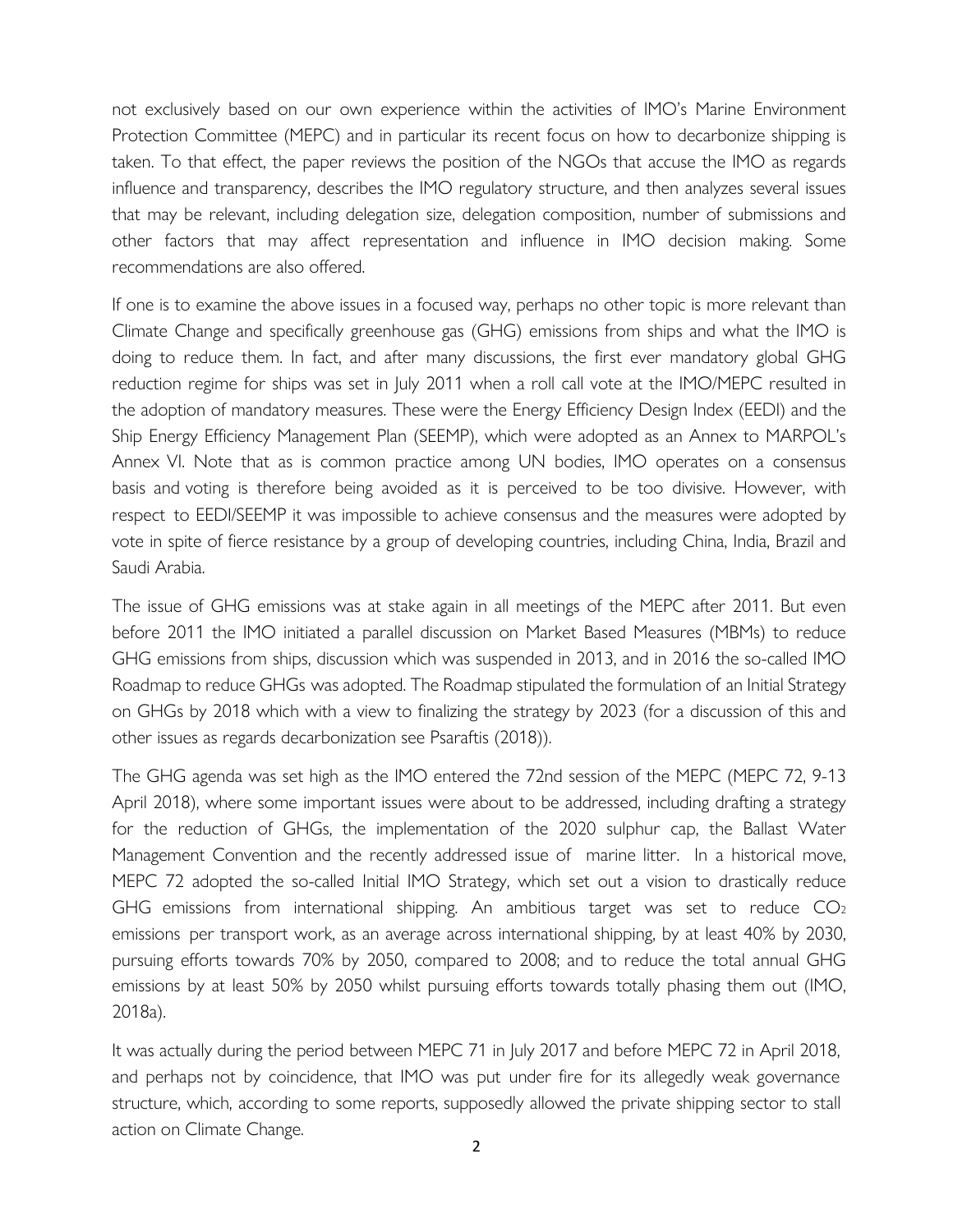

Figure 1: IMO policymaking influence map – Source: InfluenceMap (2017)

In October 2017, the British non-profit think tank InfluenceMap published a report entitled 'Corporate capture of the UN IMO: How shipping lobbies to stay out of the Paris Agreement on climate' (InfluenceMap, 2017), which pointed to the industry's unusually large influence in the IMO. They presented evidence on how "industry figures are provided with seats at the heart of negotiations" and examples of how Member-States being represented by national trade associations and corporate official; for the latter they present the case of shipping registries that head the delegation of some States with open registries. Figure 1 depicts InfluenceMap's view on how industry can influence the decisions of the IMO. For instance, the report claimed that the Marshall Islands, the flag with the world's third largest fleet in the world, is represented in part by International Registries Inc. (IRI), a US-based private shipping company that operates the country's open registry and that "payments to the Marshallese government make up about 10% of the state's yearly non-aid revenue".

Three main industry trade associations which have observer status at the IMO, the International Chamber of Shipping (ICS), the Baltic and International Maritime Council (BIMCO) and the World Shipping Council (WSC), were directly accused on lobbying to delay GHG emissions reduction measures, reject any binding GHG emission targets and that they "collectively opposed ambitious energy efficiency standards and appear unsupportive of a price on carbon".

Although the above report raised some valid points on how industry can influence the IMO negations, its scoring methodology was, in our view, simplistic and questionable. For instance, through an analysis of websites, social media and even CEO messaging, companies and trading associations were scored based on their support of binding GHG emission standards or carbon policies e.g. taxes or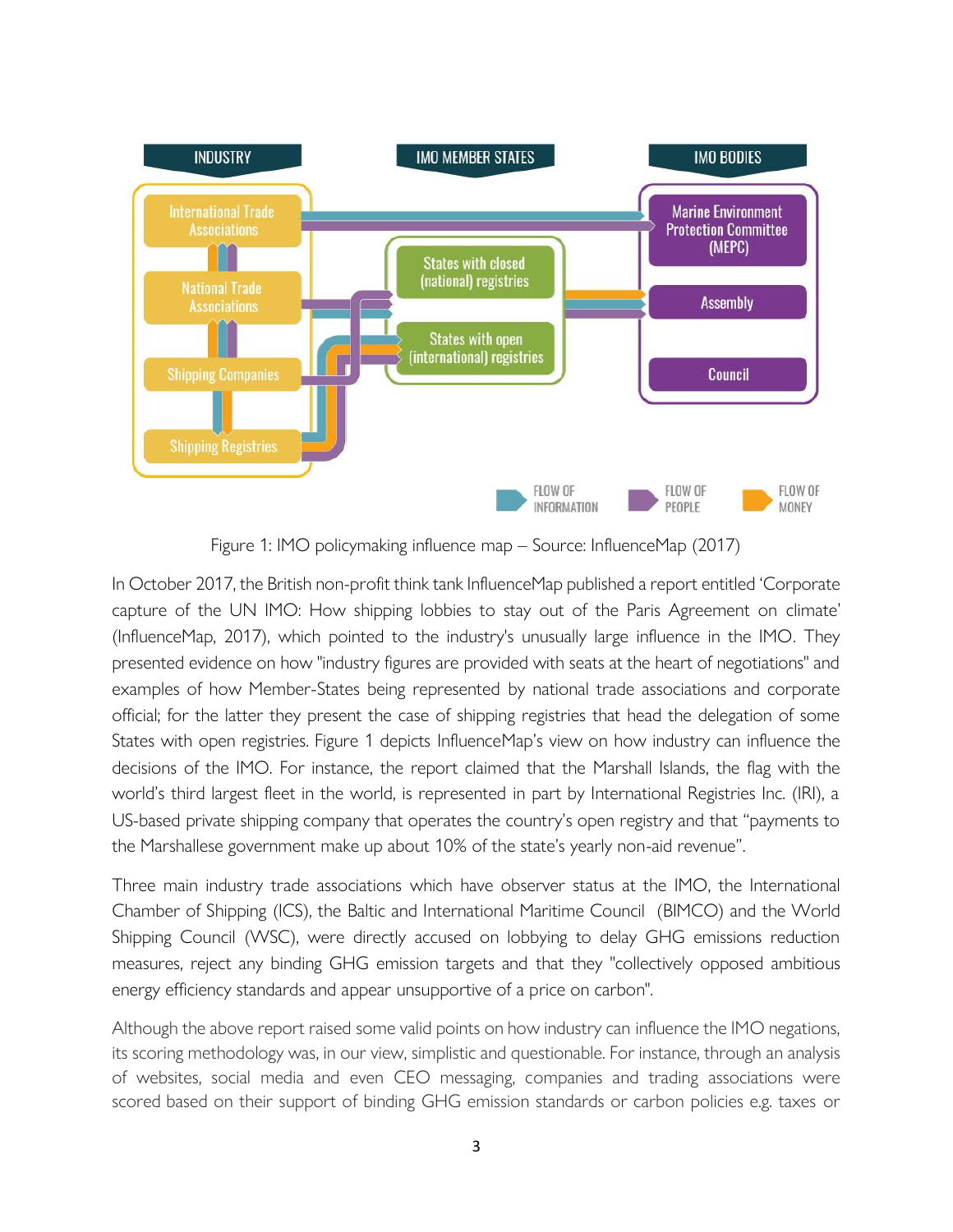trading schemes. Points were taken away if these players opposed raising the ambitions of EEDI or if they did not support the Emissions Trading System (ETS) of the European Union (EU). However, that an organization expresses caution on GHG targets or on ETS, or on further improvements to the EEDI because it feels a certain measure might not be technically feasible or because it might compromise safety or create distortions does not necessarily mean that this organization has adopted this position in order to delay progress at the IMO. BIMCO and ICS, among others, have replied to these allegations (see ShippingWatch 2017a,b).



Figure 2: Engagement at IMO vs Climate Score – Source: InfluenceMap (2018)

Ahead of the MEPC 72 meeting in April 2018, where IMO members states and other stakeholders were expected to agree on the future environmental strategy, the above NGO released a new report which focused on the influence of individual countries and their close ties to shipping companies (InfluenceMap, 2018). The report published the findings of their research that explored how around 25 key nations pushed to influence the outcome of the IMO talks on climate change. The research on engagement at the last four MEPC meetings (based on the number of submissions, speaking time during the plenary meetings and the size of delegations) showed that despite their large amount of registered tonnage and contribution to IMO's budget, "open registry" states such as Panama and Liberia were not particularly active. Based on these metrics the most active countries were found to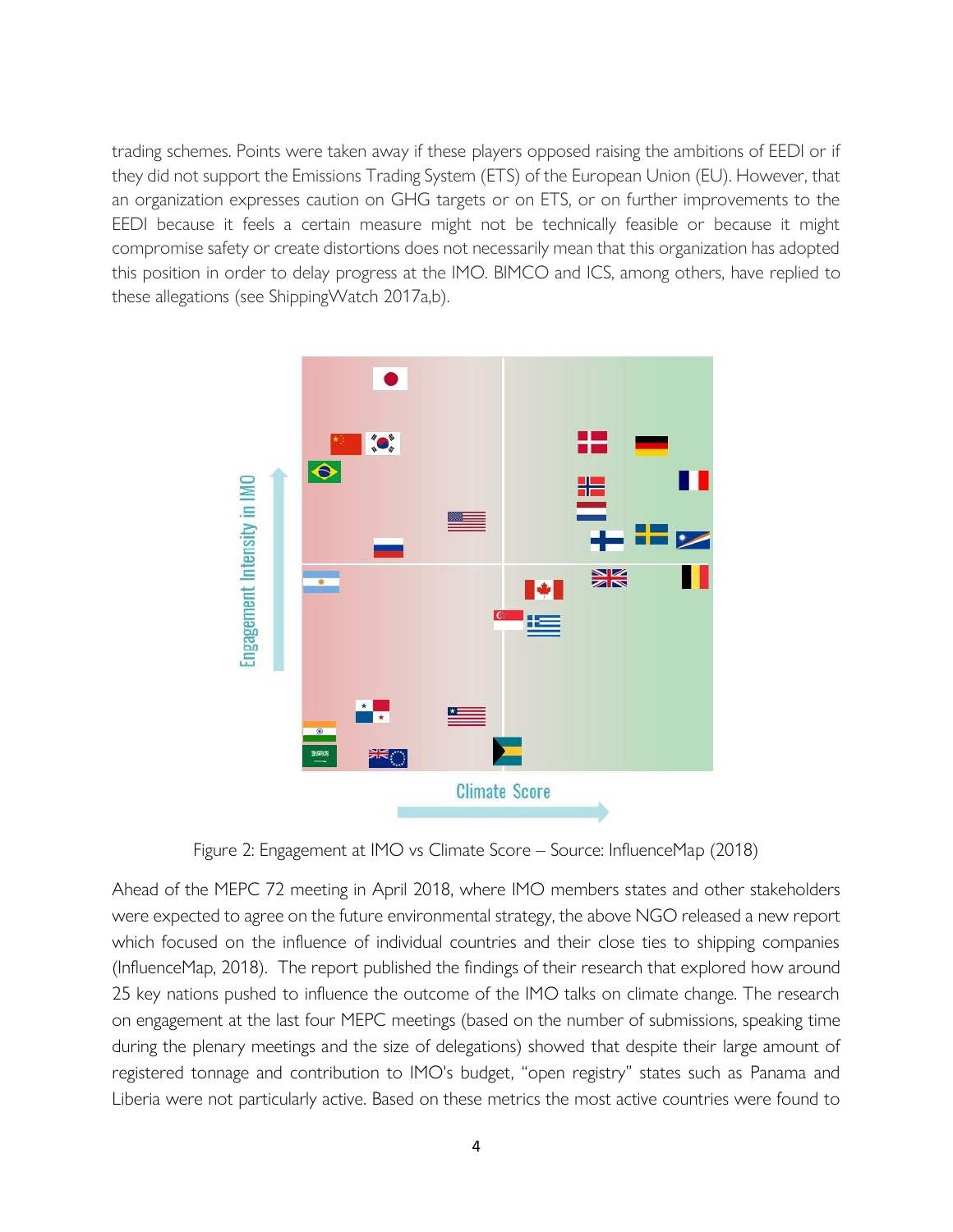be Japan, Korea, Denmark, China and [Germany. Finally, the report sharply criticized](https://doi.org/10.1057/s41278-020-00149-4) Japan for using its economic influence over open registries such as Panama to push against ambitious climate policy. Figure 2, taken from InfluenceMap (2018), illustrates two metrics, Climate Score and Engagement Intensity on the horizontal and vertical axes respectively. The countries most active on climate at the last four MEPC meetings are the ones with high Engagement Intensity scores. The Climate Score is based on a scoring methodology that assesses Member States on three climate policy areas, such as the support of binding GHG emission targets, the support of ambition for energy efficiency standards through EEDI and the support of an ambitious long-term GHG reduction pathway.

To compute the Climate Score, various IMO documents and media reports were gathered, so as to analyse the expressed opinion of various Member States on the three above-mentioned policy areas. If a country opposed, for instance, quantitative GHG reduction targets (which is the case for China and Brazil) on the basis of the principle of Common But Differentiated Responsibilities and Respective Capabilities (CBDR-RC, of which more in Section 4.2), or had reservations on further improvements of the EEDI (the case of Japan, South Korea and Brazil), even on the basis of some valid technical or safety concerns, then they received a low score. However, EEDI has indeed been proven in many cases problematic, see for instance Psaraftis (2018) and Polakis et al. (2019), so raising concerns about it does not necessarily imply that one is against reducing GHG emissions. At the other end of the spectrum, countries that supported the Initial IMO Strategy even without stating how GHG emissions reductions can be achieved, received high scores. This means that the scoring methodology was simplistic and questionable and maybe demonstrated some lack of knowledge of the vast array of issues behind GHG emissions reduction.

A bit after MEPC 72 and in advance of IMO's Council meeting (Council 120th session, 2-5 July 2018) Transparency International, an international NGO based in Berlin, released a full report assessing IMO's governance structure (Transparency International, 2018b). The report described a number of flaws in the IMO's governance, including a disproportionate influence of private industry and an unequal influence of certain Member States in the policymaking process, and highlighted the lack of delegate accountability and the fact that the public, and also NGOs, are often unable to find out their national delegation's position in debates and negotiations. Transparency International had actually published earlier (April 2018) a summary of the report raising the following concerns (Transparency International, 2018a):

- Journalists are unable to report freely on IMO meetings and Non-profit organizations with consultative membership of the IMO can face expulsion if they criticize the agency or report on country views.
- The majority of the world's commercial fleet (52 per cent) is registered in (and flies the flags of) only five states, Panama, Liberia, the Marshall Islands, Malta and the Bahamas, many of which are known as tax havens for ships. Together, these five states contribute 43.5 per cent of the total funding from the IMO's 170 Member States. These countries potentially have an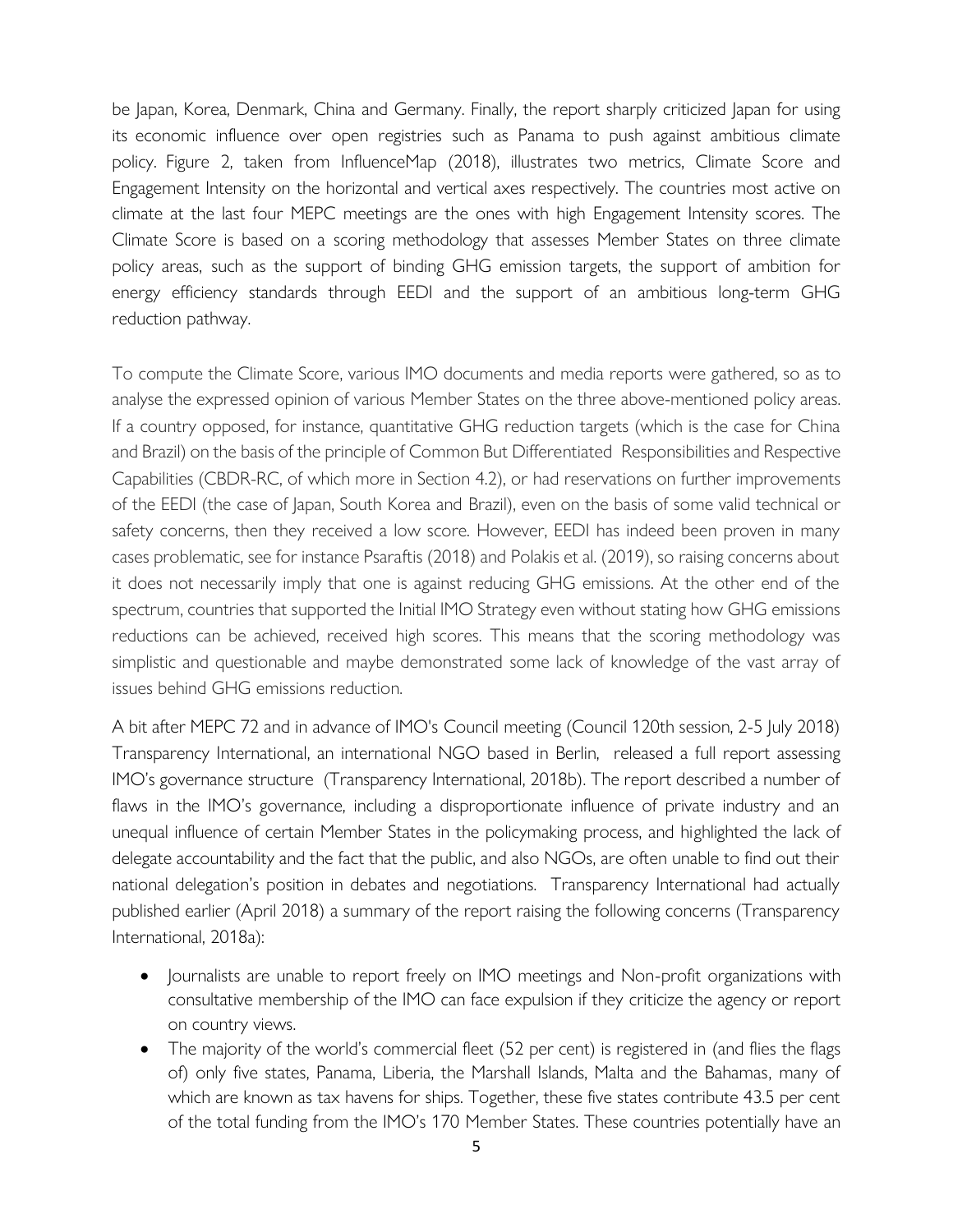exaggerated weight in the IMO policymaking processes, particularly if no mechanism against undue influence exists.

• Member-States are able to appoint employees of corporations, including shipping companies, to their delegations, and they have dominated some delegations. These delegates can actually determine "their government's position on IMO policy" and "are not subject to conflict of interest rules nor to a code of conduct".

The full report concluded with a large list of recommendations, the main points of which suggest that the IMO and the Member-States should (Transparency International, 2018b):

- a. Engage in a process of open dialogue with its external stakeholders on how to improve transparency
- b. Take steps in order to ensure that the decision-making process better reflects the public interest
- c. Ensure that those engaged in decision-making are subject to robust integrity rules and measures.

We believe that the report of Transparency International presents some valid observations and highlights several areas that need attention, for instance on shipping companies being allowed to send people to national delegations and also on open access of information and publishing participant lists of all meetings, including working groups. At the same time, we also agree with a comment published in Lloyds List (2018) to the effect that "reports such as those produced by groups, including Transparency International, do not fully understand how the IMO works and are fundamentally driven by environmental concerns rather than efficient policy making."

Triggered by the above reports, as well as by the recent drive to decarbonize shipping, we think that further analysis is in order. To that effect, the rest of this paper is organized as follows. Section 2 provides some further background on the IMO processes. Section 3 performs our own analysis, including looking at delegation size, delegation composition and number of IMO submissions as potential indicators of influence at the IMO. Finally, Section 4 looks at the way ahead, and provides some recommendations for better IMO governance.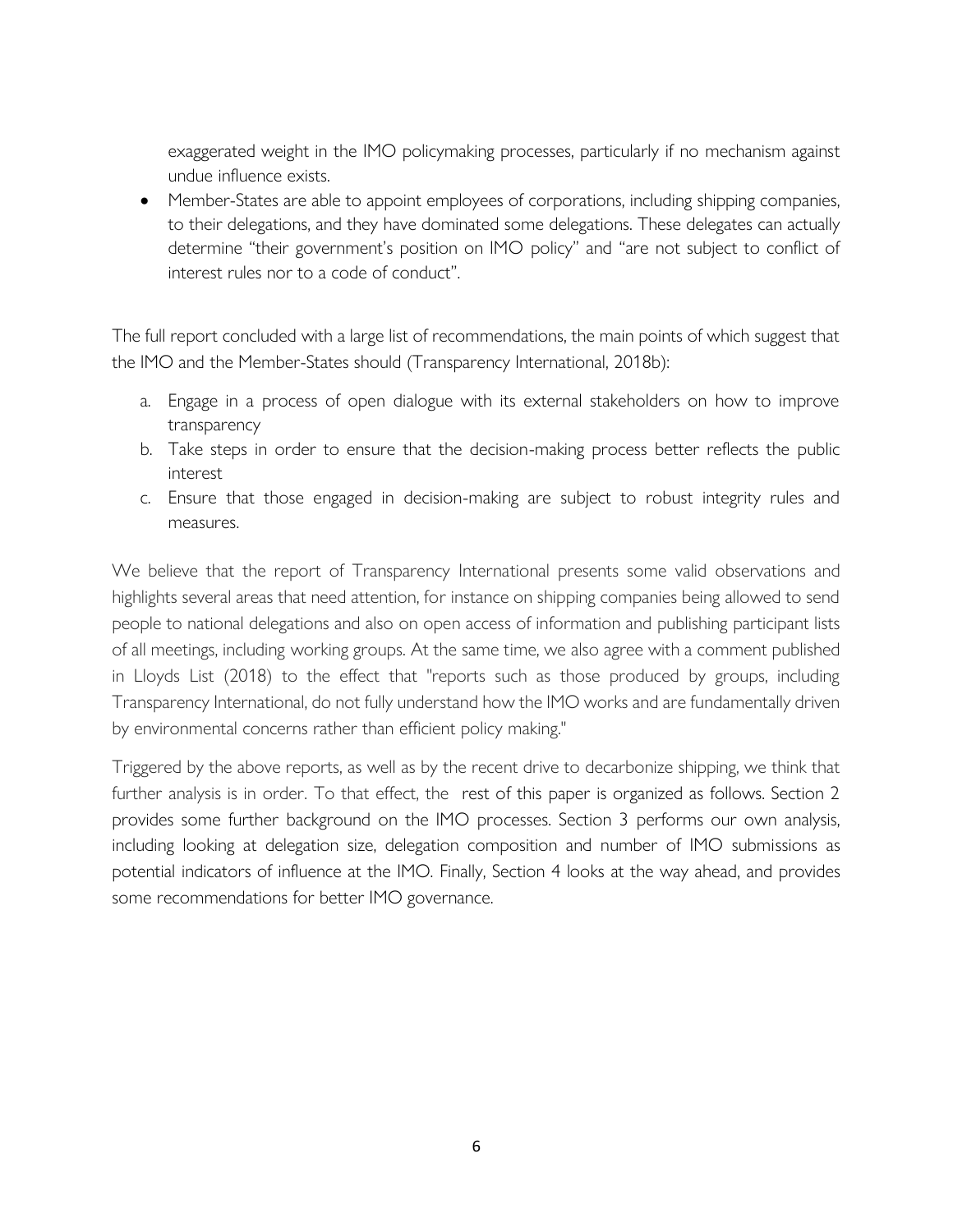# 2. BACKGROUND ON IMO PR[OCESSES](https://doi.org/10.1057/s41278-020-00149-4)

2.1 IMO membership and stakeholders

The IMO is a UN organization established in 1948 and has now as primary purpose to develop and

maintain a comprehensive regulatory framework for shipping which includes, amongst others, safety, environmental protection, legal matters, technical co-operation and maritime security. Until 1982 its name was IMCO (for Inter-Governmental Maritime Consultative Organization) and its headquarters are in London, UK.

The IMO currently has 174 Member States and three Associate Members (Faroe Islands, Hong Kong - China and Macao - China). Most UN Member States are also members of IMO, except some landlocked countries such as Afghanistan, Botswana, Liechtenstein, Rwanda and others. All major maritime nations are represented at the IMO. One may notice that Bermuda, the 10th largest ship owning country in terms of deadweight according to UNCTAD (2018), is not an IMO Member State. Bermuda is however a party to all major IMO Conventions through the United Kingdom (UK) which is a Member State, and signatory to such conventions, on behalf of itself and its Overseas Territories; Bermuda is actually the largest UK overseas territory by population.

Various industry interests are also, more explicitly, expressed through NGOs that have the capability to make a substantial contribution to the work of IMO as they have been granted consultative status by the IMO Council. To date the various interests are well represented, as there are 81 NGOs in consultative status, including shipowner associations (e.g. BIMCO, ICS, International Association of Dry Cargo Shipowners (Intercargo), International Association of Independent Tanker Owners (Intertanko), various shipping-related associations such as International Association of Classification Societies (IACS), Community of European Shipyards' Associations (CESA), International Association of Ports and Harbors (IAPH), Cruise Lines International Association (CLIA), the Oil Companies International Marine Forum (OCIMF), but also well-established environmental organizations such as Greenpeace International, World Wide Fund for Nature (WWF) and Friends of the Earth International (FOEI) and even academic organizations such as the International Maritime Lecturers Association (IMLA) or the International Association of Maritime Universities (IAMU) or professional associations such as the Institute of Marine Engineering, Science and Technology (IMAREST) and the Royal Institution of Naval Architects (RINA),

In addition, the IMO has entered into agreements of cooperation with other intergovernmental organizations (IGOs) on matters of common interest. To date there are 64 intergovernmental organizations which have signed agreements of cooperation with IMO including the Caribbean Community (CARICOM), the Commonwealth Secretariat, the Council of Europe, the Organisation for Economic Co-operation and Development (OECD) and others.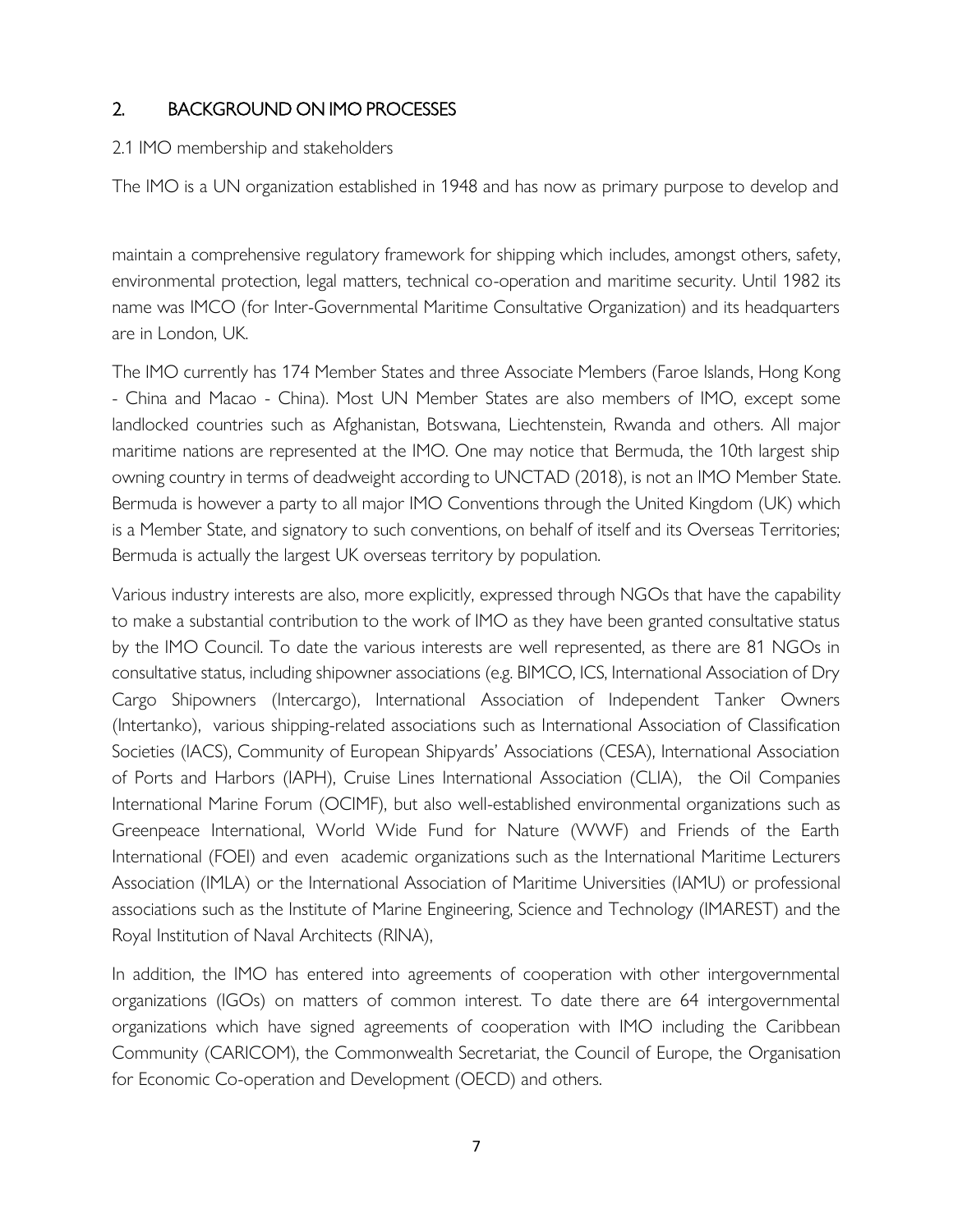#### 2.2 Structure, Operations and Financing

The IMO is mainly a technical organization and most of its work is carried out in a number of committees and sub-committees. As illustrated in Figure 3, the main committees, which are open for participation from all Member States, are the Maritime Safety Committee (MSC), the Marine Environment Protection Committee (MEPC), the Legal Committee (LC), the Technical Cooperation Committee (TCC) and the Facilitation Committee (FAL). IMO's basic fora dealing with maritime safety and security are the Maritime Safety Committee (MSC) and the Marine Environment Protection Committee (MEPC) for matters concerning marine environmental protection. There are one or two annual meetings of each of these committees and between them, progress on specific matters is also achieved through correspondence groups, participation to which is open to all interested parties, with Member States and NGOs being particularly active. For specialized matters, intersessional meetings (that is, meetings between consecutive committee meetings) may take place. On the subject of GHGs, MEPC has held 5 intersessional meetings between MEPC 70 (2016) and MEPC 74 (2019).



Figure 3: IMO's structure – Source: ClassNK (2019)

IMO' highest governing body, the Assembly, consists of all IMO Member States meets once every two years and between sessions, the Council, consisting of 40 Member Governments elected by the Assembly, acts as IMO's governing body and supervises the work of the IMO.

Finally, the IMO is supported by a permanent secretariat of employees who are representative of the organization's members. The secretariat is composed of a Secretary-General who is periodically elected by the Assembly, and various divisions such as those for marine safety, environmental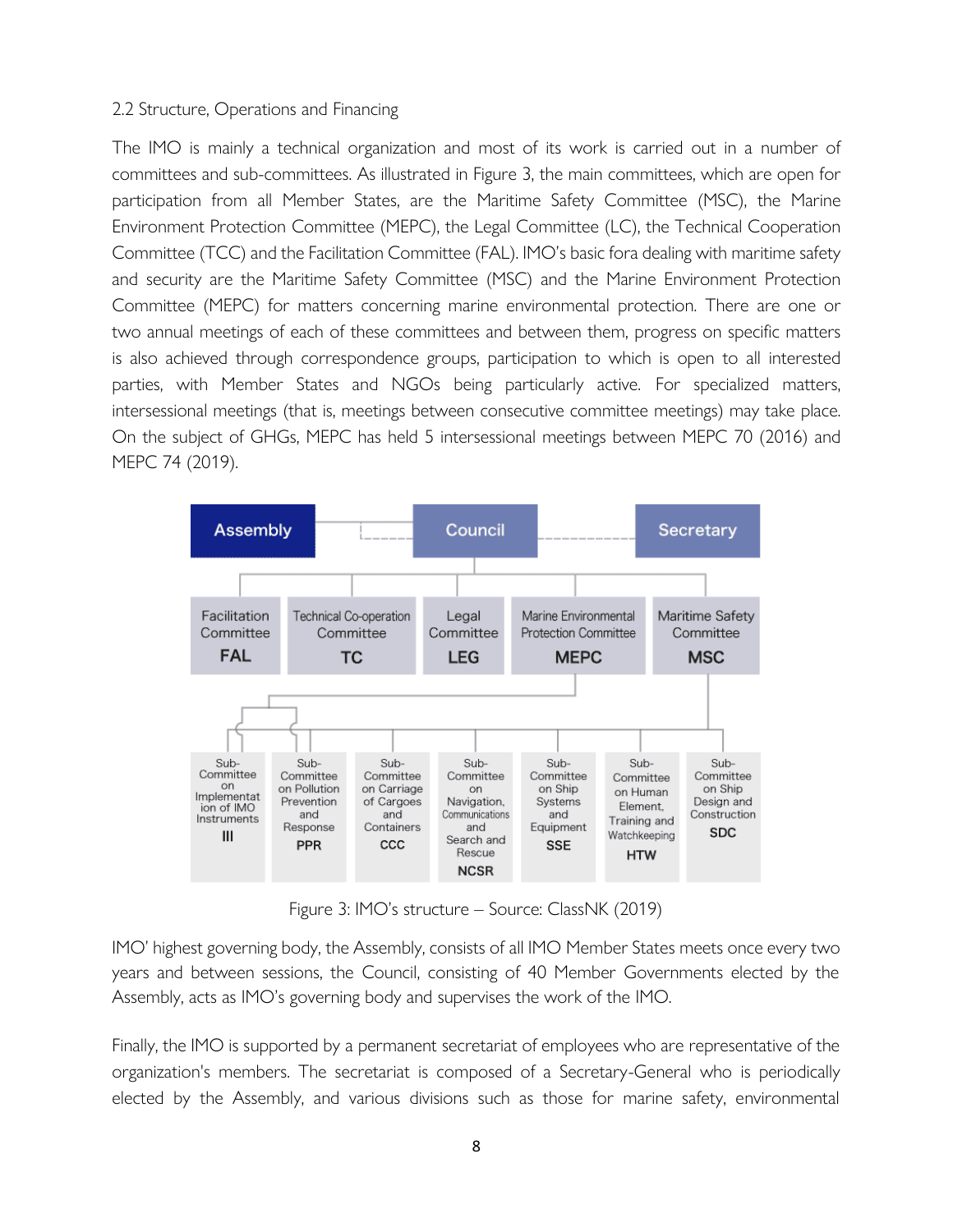protection and a conference section. K[itack Lim \(Republic of Korea\) was elected Se](https://doi.org/10.1057/s41278-020-00149-4)cretary-General of the Organization by the 114th session of the IMO Council in June 2015 for a four-year period beginning 1 January 2016 and has recently secured the organization's support for a second term, subject to approval by the Assembly in December 2019. The two previous Secretary Generals were Mr. Koji Sekimizu (Japan, 2012-2016) and Mr. Efthimios Mitropoulos (Greece) who served for two terms (2004-2011).

IMO's activities are mainly funded by assessed contributions on its Member-States and Associate Members, however voluntary contributions from Member States, governmental agencies, intergovernmental bodies and other public, private and non-governmental sources are also accepted. Further income is received through commercial activities (including the sale of publications and catering and conference services) and through miscellaneous revenue (including interest on financial assets). IMO is very transparent when it comes to its financial statements; the ones for 2010 through 2017 are publicly available at the IMO website (see IMO(2019)).

Regarding the assessed contributions to the IMO budget, these are based on a formula which is different from the one used in most other UN agencies: the amount paid by each Member-State depends primarily on the size of its registered merchant fleet in total gross tonnage. There has been some criticism on IMO's financing as well, for example that: (a) the formula of the assessed contributions is not publicly available , (b) some international organizations and Member States make donations to the IMO for specific activities, which could raise questions as to how resistant to influence the IMO law-making process is and, (c) the top contributors are Open Registries leading to the view that the finance mechanism brings the organization closer to the interests of flag states, and thereby the industry (InfuenceMap, 2017).

Table 1: Rank by Ownership, deadweight of flagged vessels and IMO budget contribution. Source: Authors

| Member State<br>/Institution | Ownership<br>Rank <sub>1</sub> | Flag of Registration<br>Rank <sub>2</sub> | <b>Budget</b><br>contribution<br><b>Ranks</b> | <b>Total Contribution</b><br>(2014-2017) in<br><b>GBP</b> |
|------------------------------|--------------------------------|-------------------------------------------|-----------------------------------------------|-----------------------------------------------------------|
|                              |                                |                                           | 1                                             | 20,507,975                                                |
| Panama                       |                                |                                           |                                               |                                                           |
| Liberia                      |                                | 3                                         | $\overline{2}$                                | 12,013,449                                                |
| Marshall Islands             |                                | $\overline{2}$                            | 3                                             | 10,011,562                                                |
| Sweden                       | 35                             |                                           | $\overline{4}$                                | 9,014,515                                                 |
| United Kingdom               | 12                             | 18                                        | 5                                             | 7,925,754                                                 |
| Singapore                    | 5                              |                                           | 6                                             | 7,106,327                                                 |
| Korea                        | 7                              | 20                                        | 7                                             | 5,363,264                                                 |
| Bahamas                      |                                | 8                                         | 8                                             | 5,240,251                                                 |
| China                        | 3                              | 7                                         | 9                                             | 5,036,015                                                 |
| Malta                        |                                | 6                                         | 10                                            | 4,985,847                                                 |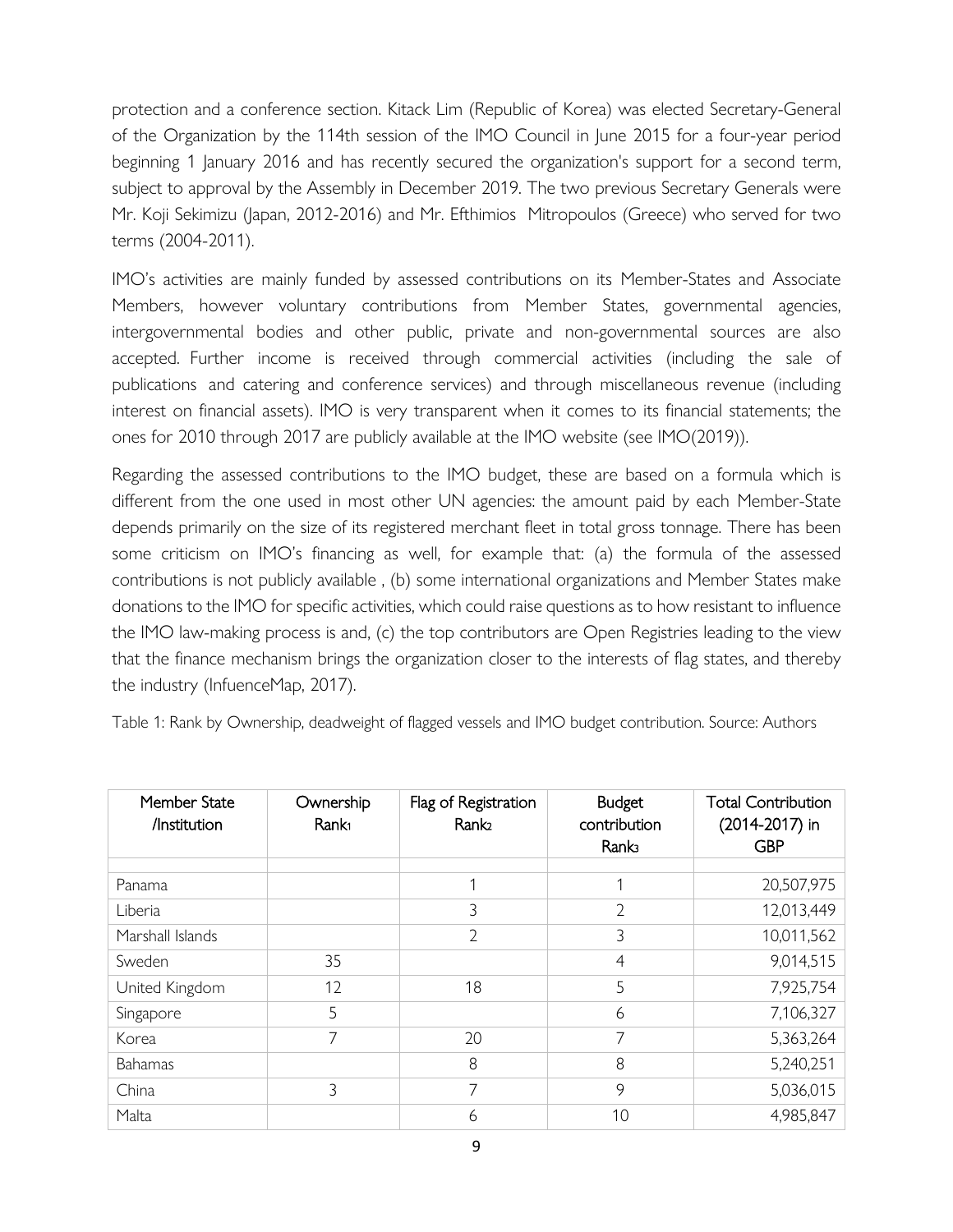| Japan         | $\overline{2}$ | 10 | 11 | 4,904,299 |
|---------------|----------------|----|----|-----------|
| Greece        |                | 9  | 12 | 3,978,104 |
| European      |                |    | 13 | 2,085,120 |
| Commission    |                |    |    |           |
| Norway        | 9              | 17 | 14 | 1,957,581 |
| Canada        |                |    | 15 | 1,075,440 |
| United States | 8              | 22 | 16 | 1,002,355 |
| Germany       | $\overline{4}$ |    | 17 | 543,116   |
| Malaysia      | 22             |    | 18 | 227,722   |
| Netherlands   | 23             |    | 19 | 174,509   |
| India         | 16             | 15 | 20 | 109,251   |

*Data: Ranks for countries of ownership<sup>1</sup> and flag of registration<sup>2</sup> in terms of deadweight tonnage - Source: UNCTAD (2018)*

*Contributions to the IMO for 2014 through to 2017 are based on the yearly financial statements – Source: IMO (2019)*

With this additional background in mind, we now proceed to our own analysis , so as to attempt to identify parameters or other issues that may be relevant as regards influence or power at the IMO. Again, the analysis is based mainly on our own experience, mainly in the context of the MEPC. In that sense, whatever results we claim are only conjectures and the treatment is certainly non-encyclopedic.

# 3. ANALYSIS

Our analysis has looked at delegation size, delegation composition and number of submissions as factors that may be connected to influence at the IMO, with a focus on MSC and MEPC meetings. To do so, we have used IMODocs, which is the IMO document repository, to identify more than 10,000 submissions to MEPC and also MSC by 47 IMO Member States and NGOs. We have added MSC submissions to see if there is a difference vs MEPC and since the two committees regularly interact on a number of issues. Analysis of delegation size was based on the list of participants for each session; for these 47 IMO members we processed an average of more than 1,000 delegates per MSC or MEPC session. Details follow.

# 3.1 Delegation Size

Is delegation size a proxy for influence at the IMO? In a strict sense it is not, as a large delegation may be, theoretically at least, not very visible in terms of submissions to the IMO or the discussions there. By contrast, a small delegation can be very vocal or prolific in terms of submissions, again theoretically. However, to the extent the members of a delegation can be used to represent the delegation not only at plenary but also at the various working groups that take place simultaneously, then obviously a large delegation may have an advantage over a smaller one. In addition, a large delegation may project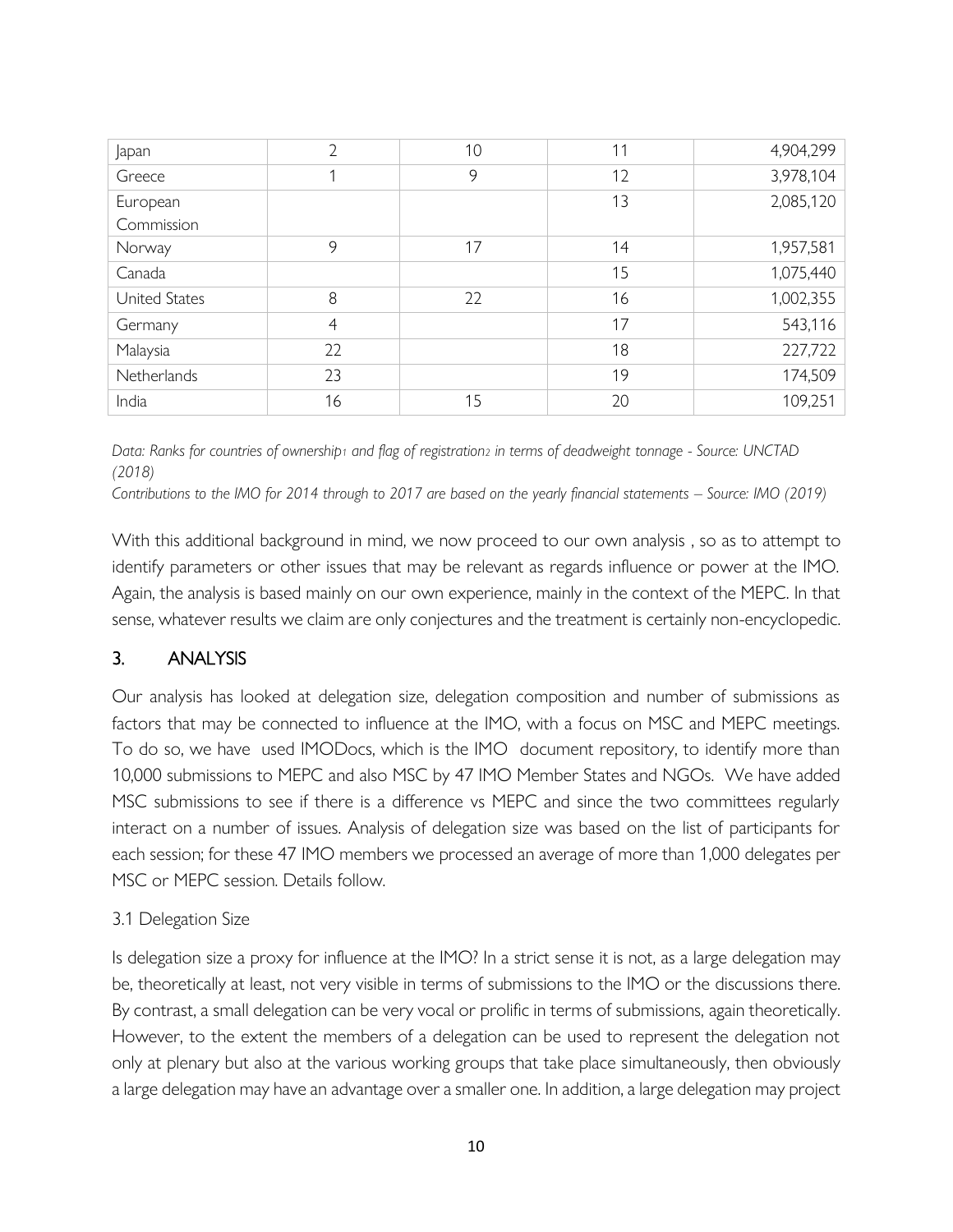a sense of superiority in the meeting, if [the size of a delegation is perceived by some a](https://doi.org/10.1057/s41278-020-00149-4)s related to the resources that a delegation has at its disposal (and in many senses it is).

Each delegation is structured into the following personnel categories, not all of which may appear in a specific delegation's roster: the head of delegation, representatives, alternates, advisers and observers. Typically heads of delegations, representatives, and alternates are staff members of the respective Member Governments. More on delegation composition in Section 3.3.

Table 2 lists delegation sizes for the top 20 IMO Member States (in terms of controlled fleet in 2018) that attended MEPC 72, the landmark MEPC that adopted the Initial IMO Strategy, again in 2018. We consider representation at MEPC 72 (see IMO(2018b)) as a good proxy of representation at MEPC in general, however later in the paper we present aggregate statistics of the most recent meetings of MEPC as well as MSC. The table also juxtaposes delegation size vs the DWT of the controlled fleet of the Member State and also shows the ratio of delegate size divided by fleet DWT.

Table 2: Delegation size for the top 20 fleets. Source: IMO (2018a), UNCTAD (2018)

| Member state | Head of delegation, | Advisers,      | <b>TOTAL=N</b> | DWT of     | 10000N/DWT     |
|--------------|---------------------|----------------|----------------|------------|----------------|
|              | representatives,    | observers      |                | controlled |                |
|              | alternates          |                |                | fleet (000 |                |
|              |                     |                |                | tons)      |                |
| Greece       | 3                   | $\overline{7}$ | 10             | 330176     | 0.303          |
| Japan        | 12                  | 33             | 45             | 223615     | 2.012          |
| China        | 3                   | 15             | 18             | 183094     | 0.983          |
| Germany      | $\overline{4}$      | 16             | 20             | 107119     | 1.867          |
| Singapore    | 1                   | 10             | 11             | 103583     | 1.062          |
| Hong Kong    | $\overline{2}$      | 1              | 3              | 97806      | 0.307          |
| Rep. Korea   | 5                   | 19             | 24             | 77277      | 3.106          |
| <b>USA</b>   | 3                   | 15             | 18             | 68930      | 2.611          |
| Norway       | 6                   | 11             | 17             | 59380      | 3.031          |
| Bermuda      | $\mathcal{O}$       | $\mathbf 0$    | $\mathbf 0$    | 54252      | $\mathbf 0$    |
| Taiwan       | $\overline{O}$      | $\overline{O}$ | $\overline{O}$ | 50422      | $\overline{0}$ |
| <b>UK</b>    | 3                   | 14             | 17             | 49989      | 3.401          |
| Mexico       | 3                   | $\overline{4}$ | $\overline{7}$ | 39323      | 1.780          |
| Denmark      | 10                  | 14             | 24             | 39212      | 6.121          |
| Turkey       | 3                   | $\overline{7}$ | 10             | 27241      | 2.550          |
| India        | 3                   | 0              | 3              | 24852      | 1.207          |
| Switzerland  | $\overline{2}$      | $\overline{2}$ | $\overline{4}$ | 24805      | 1.613          |
| Belgium      | 3                   | $\overline{2}$ | 5              | 23630      | 2.116          |
| Russia       | 3                   | 10             | 13             | 22219      | 5.851          |
| Indonesia    | 21                  | $\overline{2}$ | 23             | 20299      | 11.331         |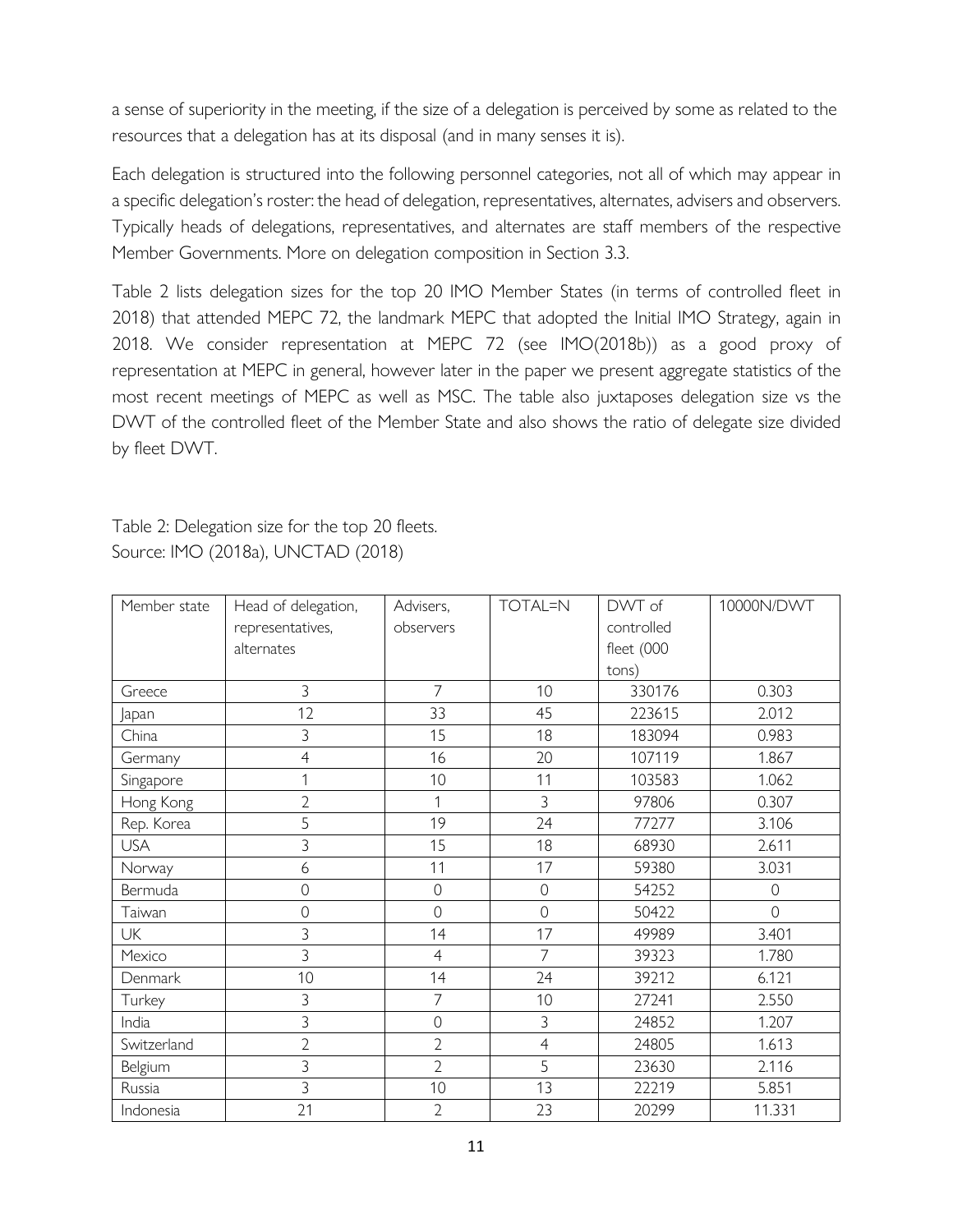One can make a number of observations from the table:

- 1. The number of delegates among Member States ranges widely. There seem to be no guidelines on delegation size, either as a total or in terms of the various sub-categories. This is totally left to each Member State.
- 2. There certainly exists no visible correlation between delegation size and fleet size. For instance, Greece, the Member State with the largest controlled fleet in the world, has a rather small delegation, in fact same size as Turkey, whose fleet is about 8% the size of Greece in terms of DWT. Greece has the smallest non-zero ratio of delegation size/fleet size.
- 3. Japan is by far the most populous delegation (45), Rep. of Korea and Denmark (24 each) distant seconds, with Indonesia (23) not far behind. USA, Germany, China, Norway are a cluster of countries that are next (between 17 and 20).
- 4. Indonesia is top in terms of ratio of delegation/fleet size, with Denmark a distant second.
- 5. Two countries with significant fleet (Bermuda and Taiwan) sent no delegations. It was noted before that Bermuda is not a member of the IMO.
- 6. Some countries which were very vocal at MEPC 72, especially on GHGs, e.g. Brazil (22 delegates) and Saudi Arabia (12 delegates), are not in the top-20 table.

As an aside we note that a reasonable estimate of the cost of more than 40 delegates traveling from Japan to London for a week is 150,000 USD, and if we also count that many of these people also attended the intersessional meeting on GHGs the week before and that Japan traditionally hosts a welcoming reception right before the MEPC, one can get an idea of the resources that some Member States are allocating to IMO meetings. And this is only for MEPC and does not take into account resources allocated to preparing submissions to the IMO (of which more in Section 5).

On the other hand, one could argue that the small size of its IMO delegation has certainly not prevented Greece from being No. 1 in terms of world fleet. The question of course is to what extent this or other countries are able to influence the IMO decision making process and what are the factors that may contribute to such influence. In that respect, fleet size can not, in and of itself, be a proxy for such an influence. Table 3 is the equivalent of Table 2 for some of the major IMO observer organizations. These are listed by decreasing order of delegation size. There is no official differentiation on personnel categories for each delegation. The table is not exhaustive.

Again, there seem to be no guidelines on delegation size. It can be seen that the delegations of some IMO observer organizations surpass in size that of some of the IMO Member States. It is remarkable for instance that the Clean Shipping Coalition (CSC), an NGO, had 29 delegates under its umbrella at MEPC 72 (more on this later). It is also interesting that ship owners are represented via not one, but via several distinct organizations. In the above table we can see ICS, CLIA, Intertanko (representing tanker owners), Intercargo (representing dry bulk owners), BIMCO, WSC (typically representing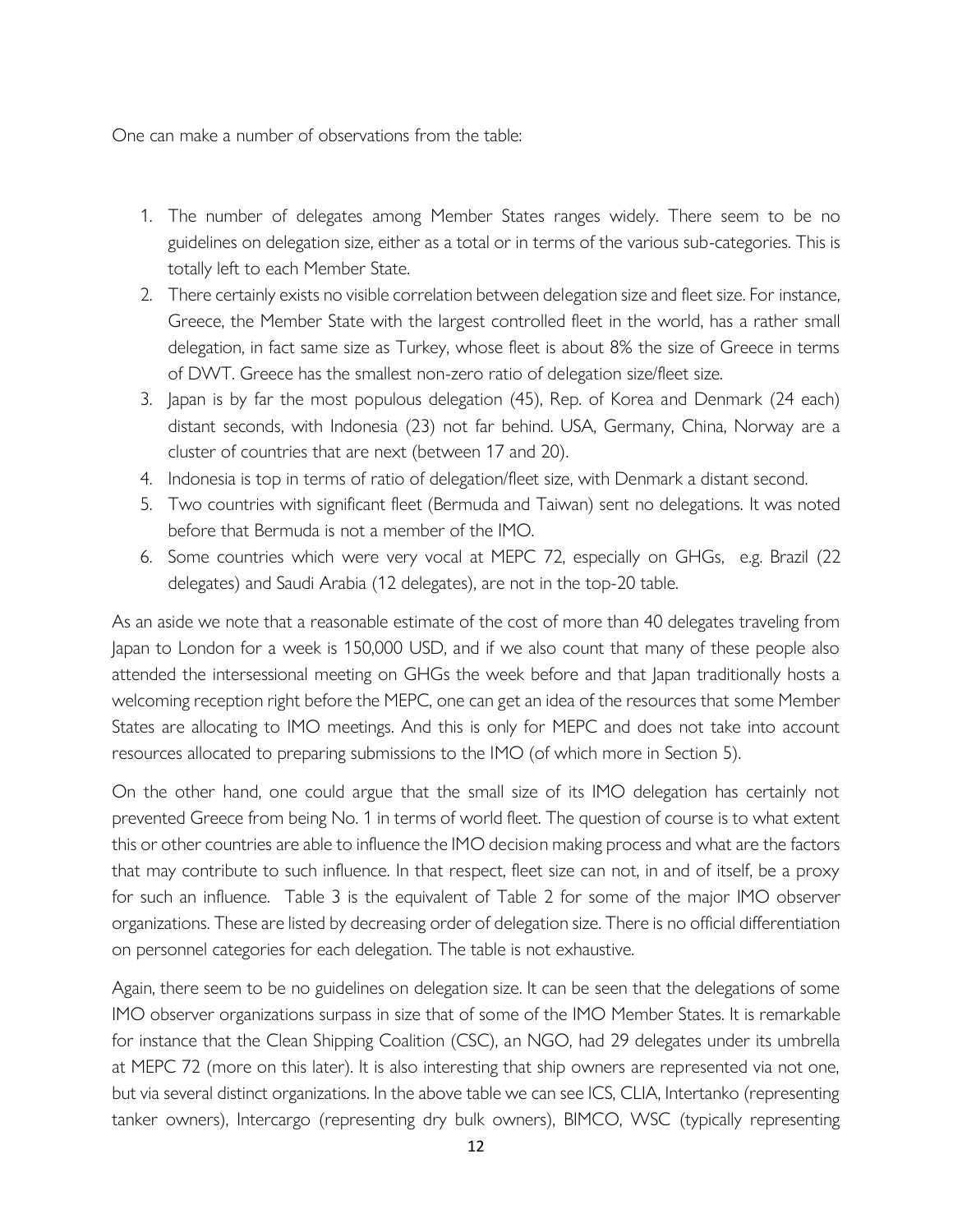container owners), Interferry (represe[nting owners of Ro-Ro ferries\), and even t](https://doi.org/10.1057/s41278-020-00149-4)he International Parcel Tanker Association (IPTA). Collectively these organizations fielded as many as 47 representatives at MEPC 72. Of the above associations, ICS and BIMCO are ship type- neutral and the others represent sectoral interests, which however appear quite fragmented.

Table 3: Delegation size, IMO observer organizations, MEPC 72. Source: IMO (2018b)

| <b>OBSERVER ORGANIZATION</b> | Number of delegates |
|------------------------------|---------------------|
| <b>CSC</b>                   | 29                  |
| European Commission          | 20                  |
| <b>IACS</b>                  | 20                  |
| ICS                          | 18                  |
| <b>CLIA</b>                  | 10                  |
| <b>IMAREST</b>               | 10                  |
| <b>OCIMF</b>                 | 8                   |
| Intertanko                   | 7                   |
| <b>CESA</b>                  | 7                   |
| <b>BIMCO</b>                 | 5                   |
| <b>WSC</b>                   | 5                   |
| Intercargo                   | $\overline{4}$      |
| Interferry                   | $\overline{2}$      |
| <b>OECD</b>                  | $\mathfrak{D}$      |
| <b>IAPH</b>                  | C                   |
| <b>IPTA</b>                  | 1                   |

To shed more light, we turn into an analysis of the composition of each delegation in the section that follows.

# 3.2 Delegation Composition

After a cursory investigation, and using again MEPC 72 (IMO, 2018a) as a representative example, the following remarks can be made:

- 1. There seem to be no rules on who can be admitted to sit on a delegation. The willingness of the delegation to include someone is about the only prerequisite. One does not even have to be a citizen of a Member State delegation to be included in its roster. A national delegation can have a mixture of government officials and industry representatives, with no established norm on composition.
- 2. An industry representative has the choice of coming under a number of delegations. Only one can be used for a specific meeting, but there is a choice. Example: If someone is a staff member of a shipping company, he can come under any of the shipping industry observer organizations (see above) or under a specific Member State.
- 3. If shipowners' interests could field 47 representatives at MEPC 72 as shown above, the number itself is misleading, as a shipping company person can alternatively be included in the roster of a Member State, as an adviser or as an observer. For instance, of the 45 Japanese delegates, 7 were from the Japanese Shipowners Association. Of the 10 Greek delegates, 4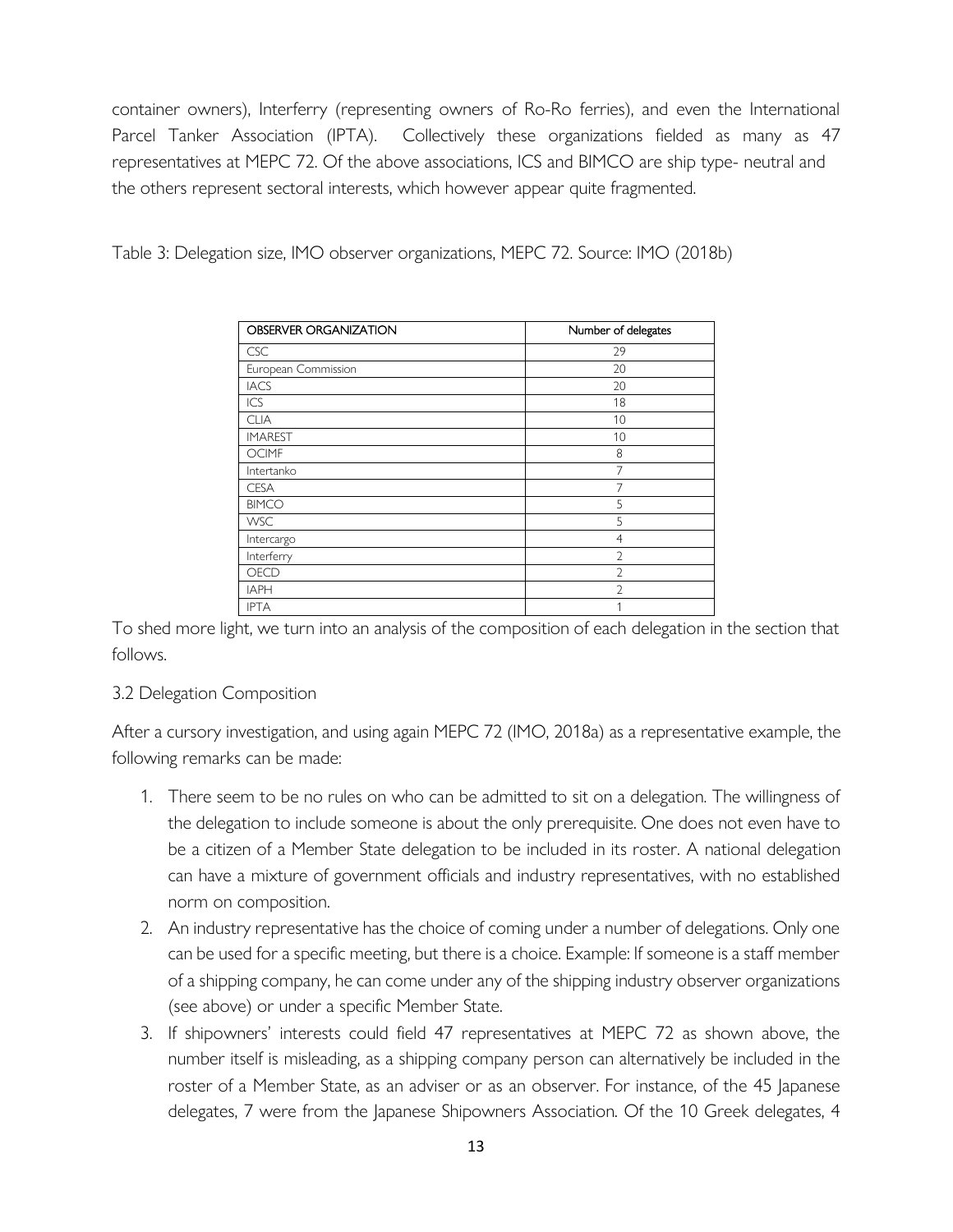were from the Union of Greek Shipowners (they could also come under the umbrella of the Hellenic Chamber of Shipping- HCS, but that was not the case in MEPC 72). Of the 24 Danish delegates, 2 were from Danish Shipping and 4 from A.P. Møller-Mærsk. And so on. In that sense, ship owners interests are very well represented at the IMO, even though there is certainly a lot of fragmentation.

- 4. The same is true on the representation of other members of industry. Of the 21 Brazilian delegates at MEPC 72, 5 were from mining and logistics giant Vale. Also, a staff member of a classification society can be included either under IACS (the International Association of Classification Societies) or under a specific Member State. As an example, at MEPC 72 classification society DNV-GL had 4 delegates with the German delegation, 4 delegates with the Norwegian delegation, and 2 delegates under IACS (that's a total of 10 delegates). The Korean Register of Shipping had 5 delegates with the Republic of Korea delegation, plus 5 under the IACS delegation (again a total of 10 delegates). And so on. We shall see numerous additional representation possibilities for class societies later in this section. This means that class is extremely well represented at the IMO, and way beyond its official representation which is IACS.
- 5. The European Commission delegation (20 members) included not only European Commission staff, but also members of the European Parliament (7 members), even though their roles are distinctly different. The European Commission only has observer status at the IMO, even though it has long sought for the EU to become a regular member (something that would deprive EU Member States of the freedom to act independently). As per Section 2, the European Commission, together with the EU 28 Member States, is entitled to make submissions to the IMO, on matters that supposedly have "EU content". For these submissions, an EU Member State is not allowed to deviate from the position expressed in the submission.
- 6. The composition of the CSC delegation at MEP 72 is worth noting. It consisted of 29 people, by far the largest of all observer organizations and second only to Japan as compared to the top-20 Member States of Table 2. None of these people are CSC staff members, as CSC is an umbrella organization that hosts several others. In the delegation, one can see people from NGOs such as Seas at Risk, Transport and Environment, Environmental Defence Fund, International Council on Clean Transportation, International Windship Association, and from a variety of other organizations including University College London (UCL) (5 members). Influence Map, the NGO that raised the issue of corporate capture at the IMO, was also under the CSC umbrella at that meeting. See also point No. 8 below regarding UCL coming under the IMAREST umbrella.
- 7. The affiliations of delegates can be sometimes misleading, or hidden. Take for instance the case where a shipping company staff member may come as an adviser of the Greek delegation, but his affiliation as it appears in the IMO delegates list not is the one of his own company, but that of the Hellenic Chamber of Shipping (HCS), which is the official advisor to the Greek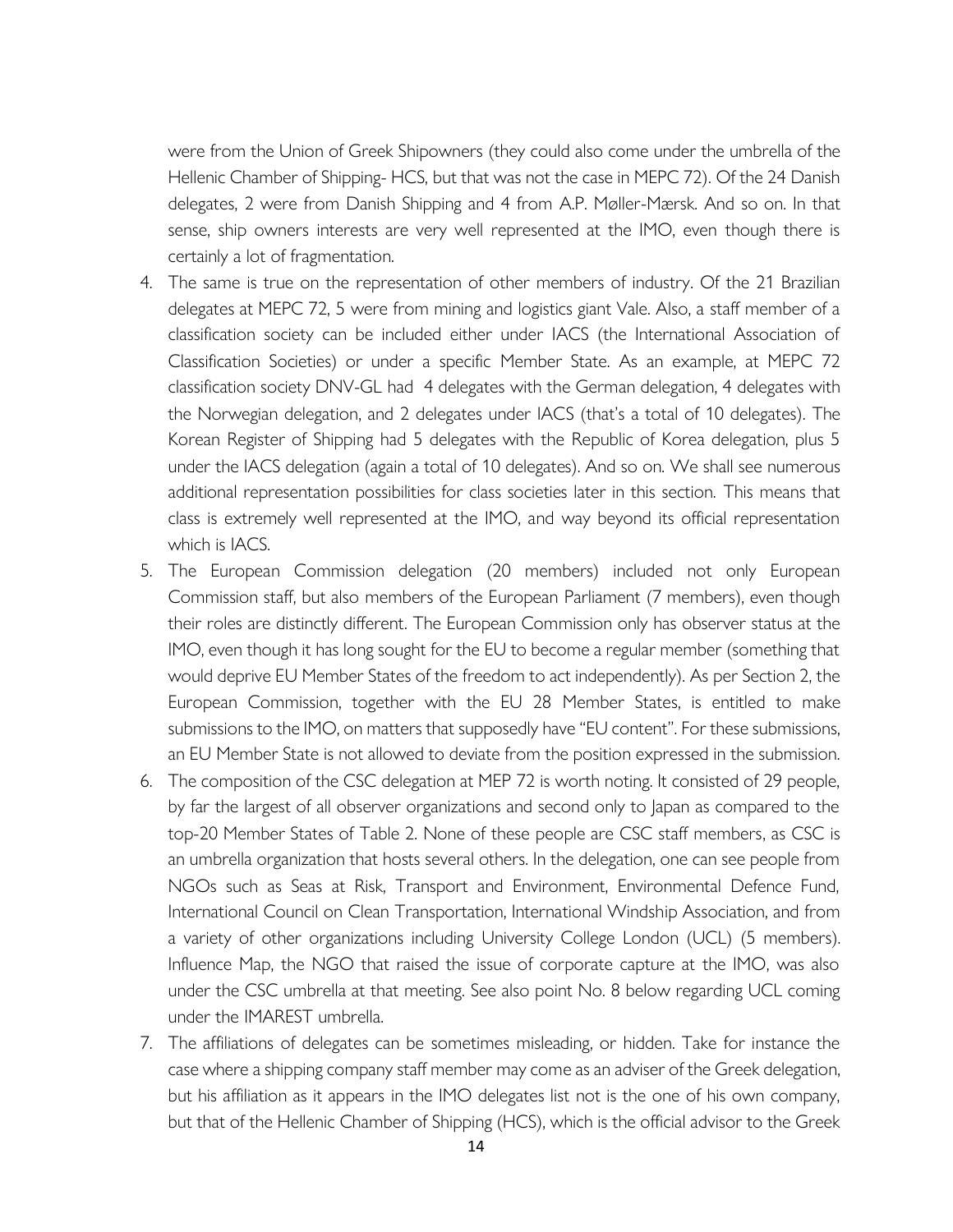government on shipping matters, and who sends him there to represent them. This means that the original affiliation of someone who attends IMO meetings may be partially or completely hidden. We shall see other examples below.

- 8. Οther cases of hidden affiliation are with IMAREST, which is a marine professionals association. For instance, at MEPC 72 a staff member of UK classification society Lloyds Register (LR) was listed as environmental manager of IMAREST, with that person's LR affiliation suppressed. Also IMAREST regularly lists as members staff of UCL, again without listing their UCL affiliation. The hidden identity may give LR and UCL an additional outlet to express their interests, which in reality may not necessarily be identical to those of IMAREST. For UCL this would be a second outlet in addition to CSC (as per point No. 6 above). For LR, this would be one more outlet in addition to IACS and the UK which they can also use. And if this were not enough, we are aware of an MEPC working group on environmental risk evaluation criteria where an LR staff member was included as a member of the CLIA delegation (that is 4 possible delegations and counting that can represent a classification society).
- 9. Who can speak at the IMO? People who take the floor on behalf of Member States are not limited to the heads of delegations or to official representatives (eg civil servants working in specific ministries, coast guards, embassies, etc), but may also include advisers who are coming from a broad variety of organizations, including national research institutes, universities, national industry or maritime advisory associations, shipping companies, classification societies, consulting companies, etc. Apparently, the right to take the floor is given to these people by the respective Member States and what they say has been cleared by these Member States in accordance with the position of the Member State on the subject of the discussion. This scheme allows a specific company or group (such as for instance the classification societies mentioned earlier) to be given the floor not via one but via multiple delegations in the same meeting.
- 10. The same is true as regards people who take the floor on behalf of observer organizations. Even though most observer organizations have specific rules on who may take the floor and what should be said, others are less strict and we may see situations where what the speaker may say on the floor may primarily favor their original affiliation (which as mentioned above may be hidden) vis-à-vis the position of the delegation on behalf of whom they speak. And even if the latter is the case, the fact that a company or a group can be given the floor not via one but via multiple delegations may very well distort representation.
- 11. There seem to be no rules on possible switching among delegations, which seems to be free. In that sense, a person may come under delegation A in one meeting, and under delegation B in another meeting, with the listed affiliations being not necessarily the same (if they are not hidden). This possibility maximizes the benefits of that person's original affiliation to promote its interests as they see fit.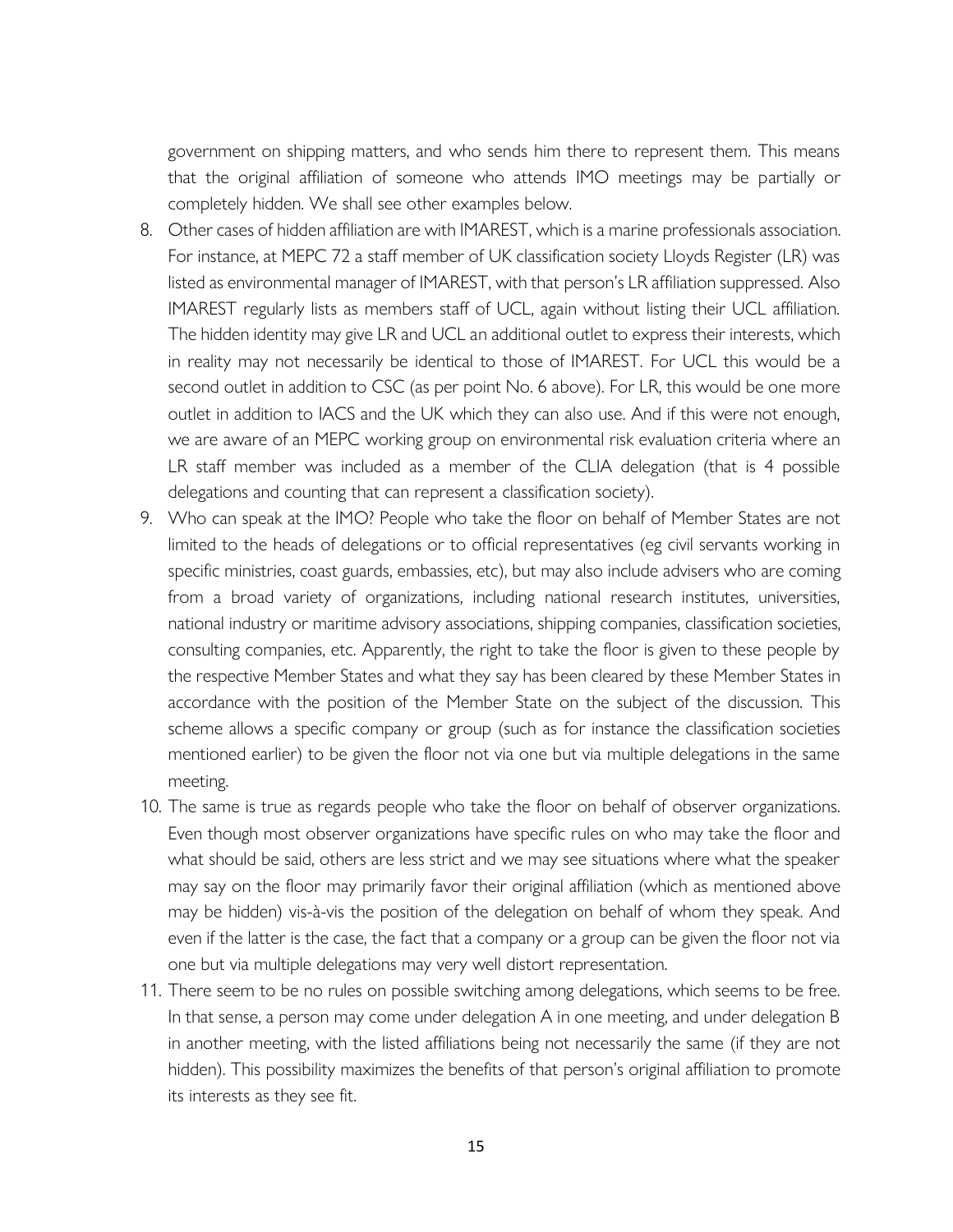#### 3.3 Number of Submissions

The number of submissions to the IMO is surely an indicator or influence or power. Simply speaking, if you do not submit, only by coincidence someone else will submit something that conforms with your interests. A Member State that regularly submits (say) 5 to 10 submissions per MEPC (or MSC) meeting, has a higher chance of seeing some of them adopted, than another Member State that sends much fewer or no submissions. Of course, submission does not necessarily guarantee adoption, however persistent submissions project a sense of leadership and may bear fruit in the long run. A Member State that typically does not submit, cannot aspire to have a leadership position, and is relegated to the role of commentator of other delegations' submissions (in the best case), or simply to the role of observer (in the worst case). If you want to lead, you have to submit.

Of course, submission, non-submission, or limited submission is a matter of choice. Nobody forces someone to submit, and it may very well be that as a matter of national strategy some delegations may have chosen to adopt a "passive" role, that of mainly commenting on others' submissions or staying at the sidelines and watching others debate the issues. Making a non-trivial submission takes significant resources, possibly involving R&D or studies to support positions, and if these resources are not available or are limited maybe the best strategy is to use them in terms of responding rather than proposing. Of course, such a strategy is not necessarily the best way to go after someone's interests.



Figure 3: MSC and MEPC (left vertical axis, bar chart) and total IMO submissions (right vertical axis, solid line) since 2010.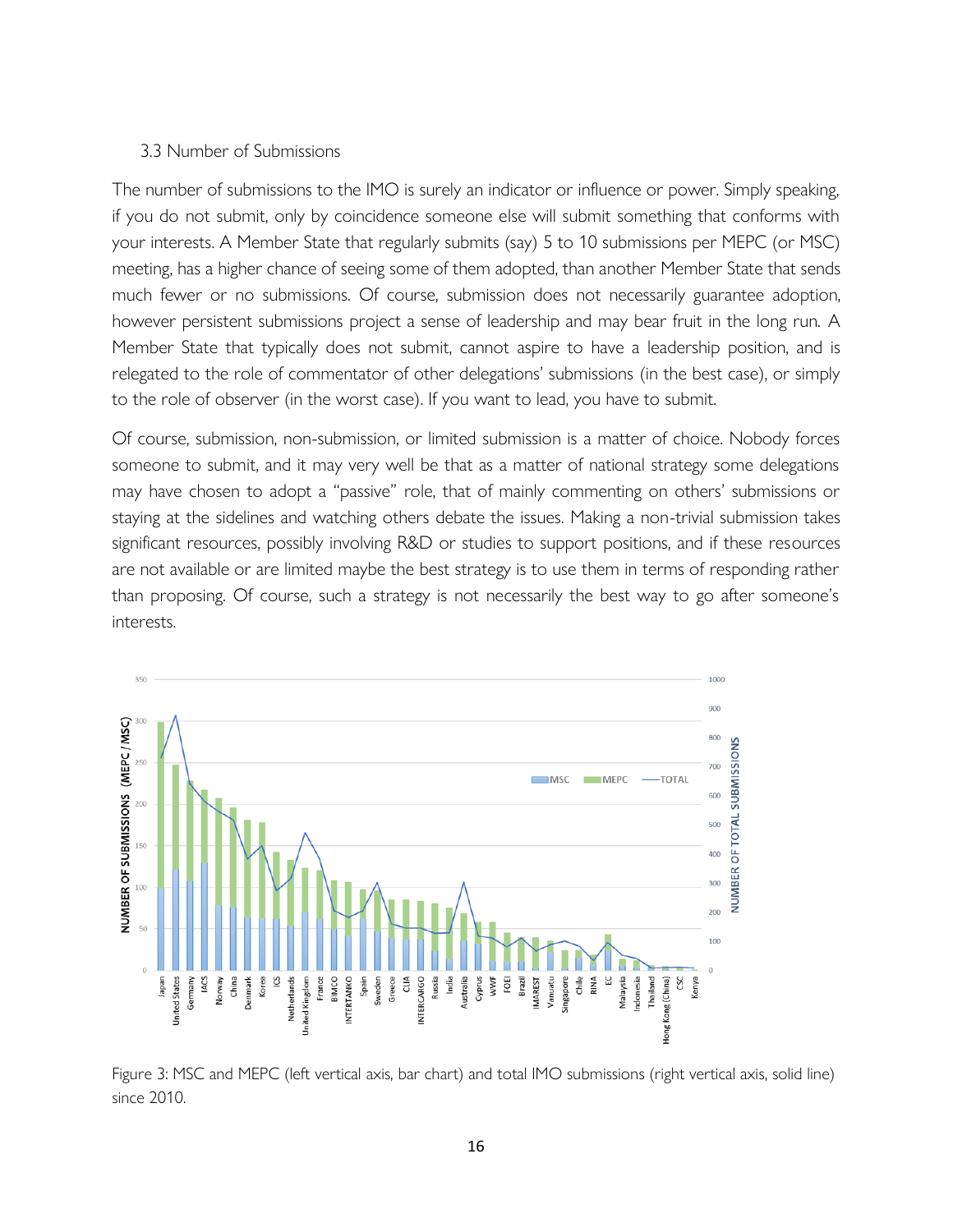In the above we present some aggreg[ate IMO submission statistics for MEPC and](https://doi.org/10.1057/s41278-020-00149-4) MSC meetings since 2010. As said earlier, we have added MSC submissions to see if there is a difference vs MEPC and since the two committees regularly interact on a number of issues. To get a wider perspective, we have also added the total number of submissions to the IMO as will be further explained.

The left vertical axis of Figure 3 shows the MSC and MEPC submissions of various delegations since 2010. Submissions are shown as a bar chart of the figure (blue: MSC, green: MEPC). The right vertical axis of the same figure shows the total number of IMO submissions for the same period (not limited to MSC or MEPC). The ranking in the horizontal axis of Figure 3 is by total number of MSC and MEPC submissions. Joint submissions are counted for each of the submitters. In the period since 2010, there have been a total of 10,146 submissions to the IMO, of which 2,252 have been to the MEPC and 1,780 to the MSC (the rest have been submitted to other IMO committees, subcommittees, working groups or other bodies).

In Figure 3 submissions by the EU-28 (submitted via the European Commission) are treated separately under label EC and do not count in the submissions of each of the 28 EU Member States. For joint submissions, information on who, among the submitters, took the initiative to originate the submission was not readily available and is not reflected in the figure. In that sense, the figure probably underestimates the leadership position of delegations who originated joint submissions, by putting them at an equal footing with their co-submitters. The figure also does not show the submissions by the IMO Secretariat, as these do not shed any light on the influence of any particular delegation.

It can be observed from Figure 3 that for the period since 2010, the US, Japan, Germany, IACS and Norway have been the top five IMO delegations (in that order) in total number of submissions. The order in terms of MSC+MEPC submissions is very similar: Japan, US, Germany, IACS and Norway. Greece, the world's top fleet, is ranked as low as No. 17 in terms of MSC and MEPC submissions and No. 18 in terms of total IMO submissions. There seems to be no substantial difference in activity between MSC and MEPC submissions, ie one delegation being very active at MSC but not very active at MEPC or vice-versa. Some individual differences do exits, for instance Japan being more active in MEPC vs MSC while IACS is more active in MSC vs MEPC.

Figure 4 shows average delegation size for the last two MSC and the last three MEPC meetings versus total number of submissions since 2010, for selected IMO Member States. The total number of delegates registered in these 5 sessions was 5,427. The size of the circle for each Member State is proportional to that Member State's controlled fleet in 2018. In Figure 4 Japan (and to a lesser extent the US) stand out as outliers, in terms of average delegation size (for Japan), and, to a lesser extent, in terms of number of submissions (for both the US and Japan). It should be noted that according to UNCTAD (2018), in 2017 China, Korea and Japan accounted for 23.34, 22.51 and 12.94 million GRT in newbuildings (respectively). These three countries total to 58.79 million GRT, versus 64.99 million GRT for the world shipyards (this is a share of 90.45% of global newbuildings). This, together with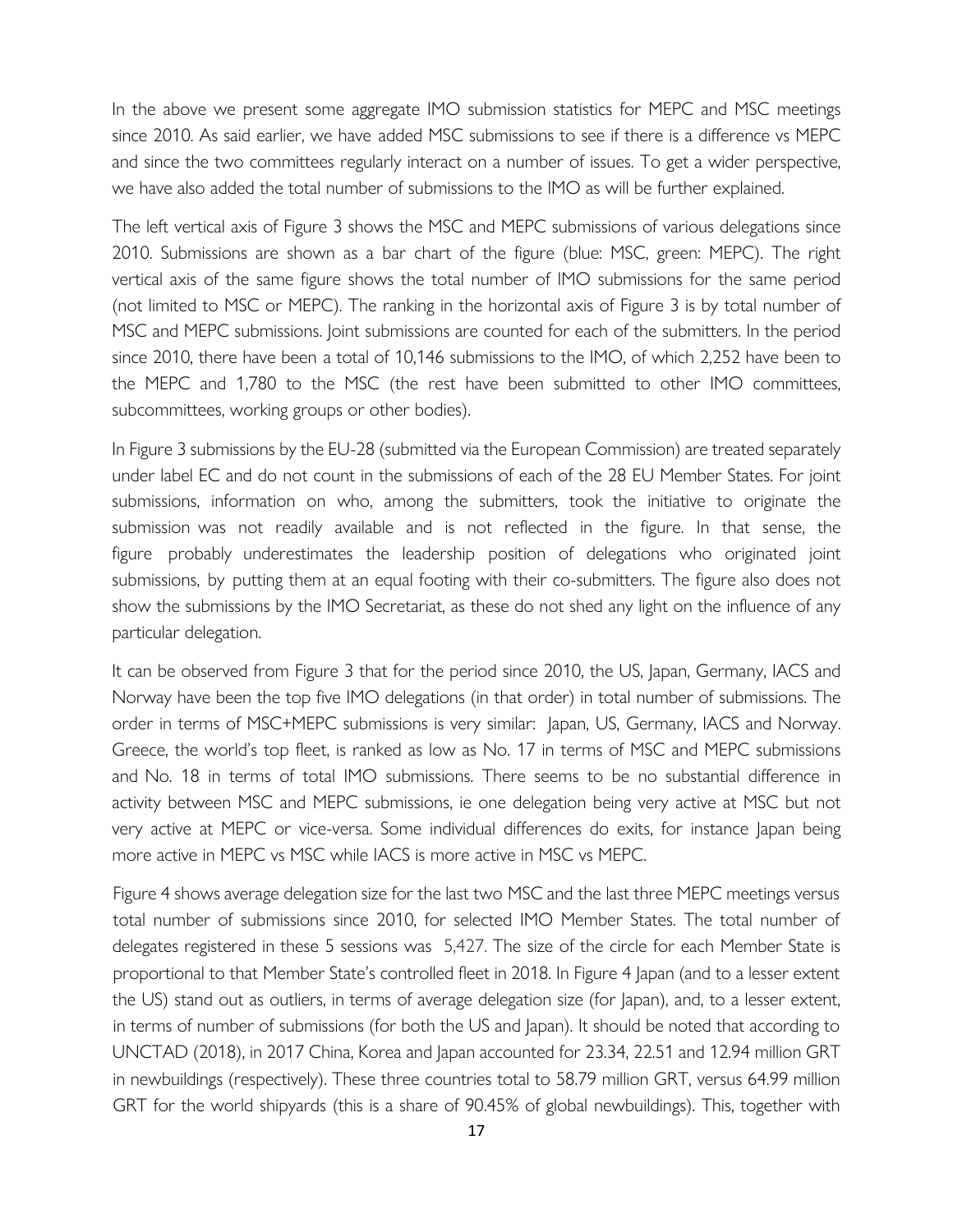fleet size, can perhaps explain the high s[ubmission profiles for these countries. It shoul](https://doi.org/10.1057/s41278-020-00149-4)d be noted that shipbuilders' interests are also represented in Europe by CESA and in Asia by ASEF (the Active

Shipbuilding Experts' Federation). In the above period, CESA had 13 submissions (joint with a number of other observer organizations) and ASEF, which was granted consultative status in 2017, only one.



Figure 4: Average delegation size vs total number of submissions and fleet size for some Member States. The areas of the circles are proportional to the controlled fleet size in DWT in 2018.

The high submission profiles of Norway, Germany, UK and to a lesser extent Denmark can be perhaps explained by the significant maritime clusters that are present in these countries. These clusters include shipbuilding, marine equipment, class, banking, marine insurance, and other related industries. In contrast Greece, No. 1 in the world in terms of controlled fleet but practically non-existent in terms of shipbuilding, perhaps looks like a "sleeping giant" in terms of both delegation size and total number of submissions.

Of course, its few IMO submissions certainly did not prevent Greece's controlled fleet to attain No. 1 status in the world. In that sense, it is clear that IMO submissions and delegation size are clearly not relevant for a Member State's controlled fleet size. However, a question that can be asked is, which of the major IMO regulatory developments in recent years has had the distinct footprint of Greece? We can think of only one, the bulk carrier double hull issue, when due to the intervention of Greece in 2004 (see for example IMO(2004)) the IMO reversed its earlier decision to require double hulls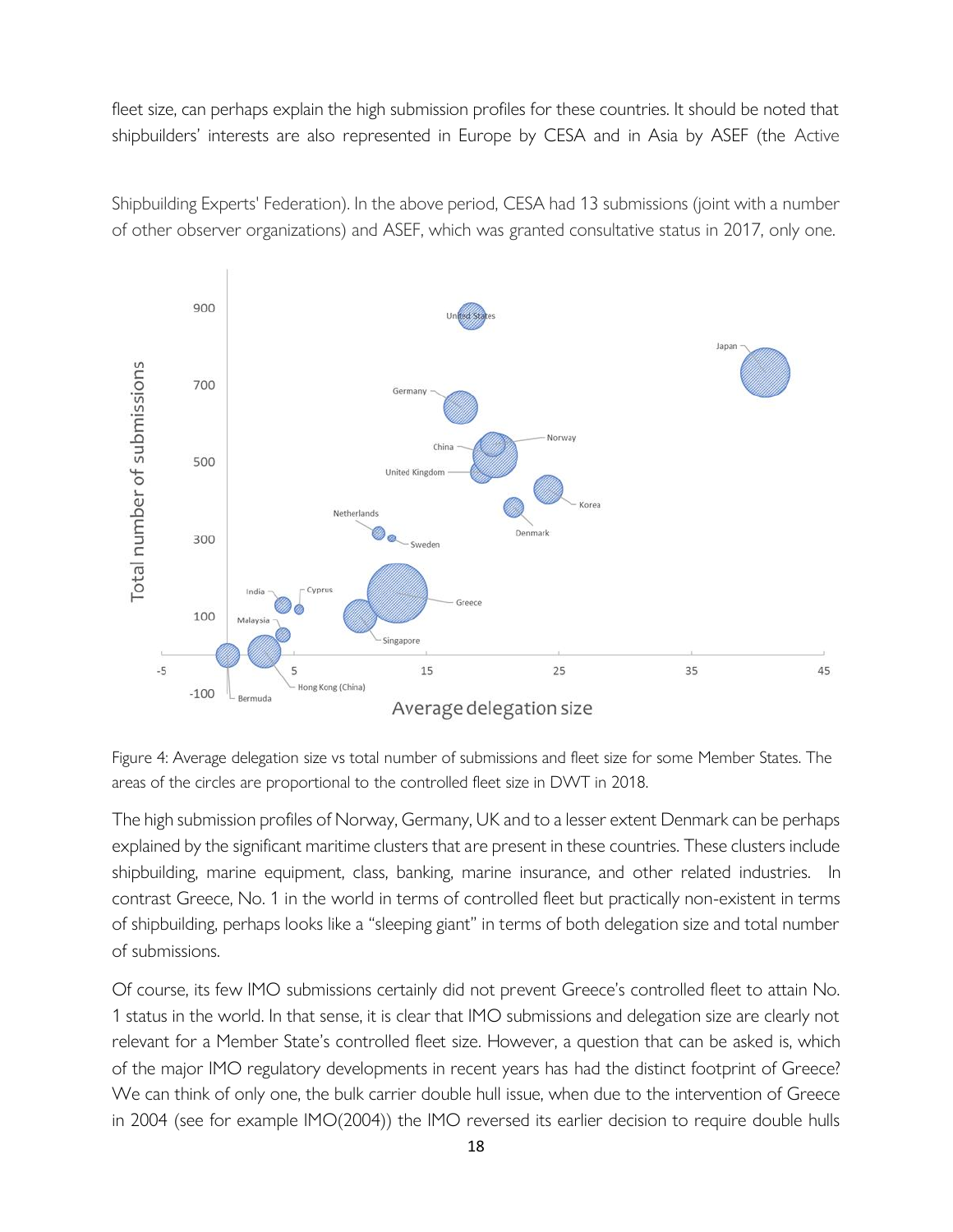for bulk carriers. That was an MSC a[ctivity. By contrast, in major recent IMO reg](https://doi.org/10.1057/s41278-020-00149-4)ulatory activity, including the MEPC drive to decarbonize shipping and the Initial IMO Strategy which is likely to significantly influence the shape of the industry in the years ahead, Greece has been conspicuously low-key, at least thus far. In the words of a prominent member of the Greek shipping industry, *"In the* 

*nineteenth century we were part of the transport system. Now we are just taxi drivers waiting for someone to hire our cab."* Figure 5 is a variant of Figure 4 with fleet size removed but with observer organizations added.





Among IMO observer organizations, IACS clearly stands out, being No. 4 in terms of overall total submissions and even surpassing all Member States except the US, Japan and Germany. Other industry associations such ICS, BIMCO and Intertanko follow at a distance. Given that (as per previous sections) some IACS members can also participate in an IMO meeting under multiple different delegations (including IACS itself) and hence may influence the discussion of what is submitted via these delegations as well, the above confirms the significant and perhaps extraordinary profile of class in IMO business.

This is certainly to be correlated with the fact that the maritime mode is the only transportation mode that has classification societies. There is nothing even remotely equivalent to class in road, rail or air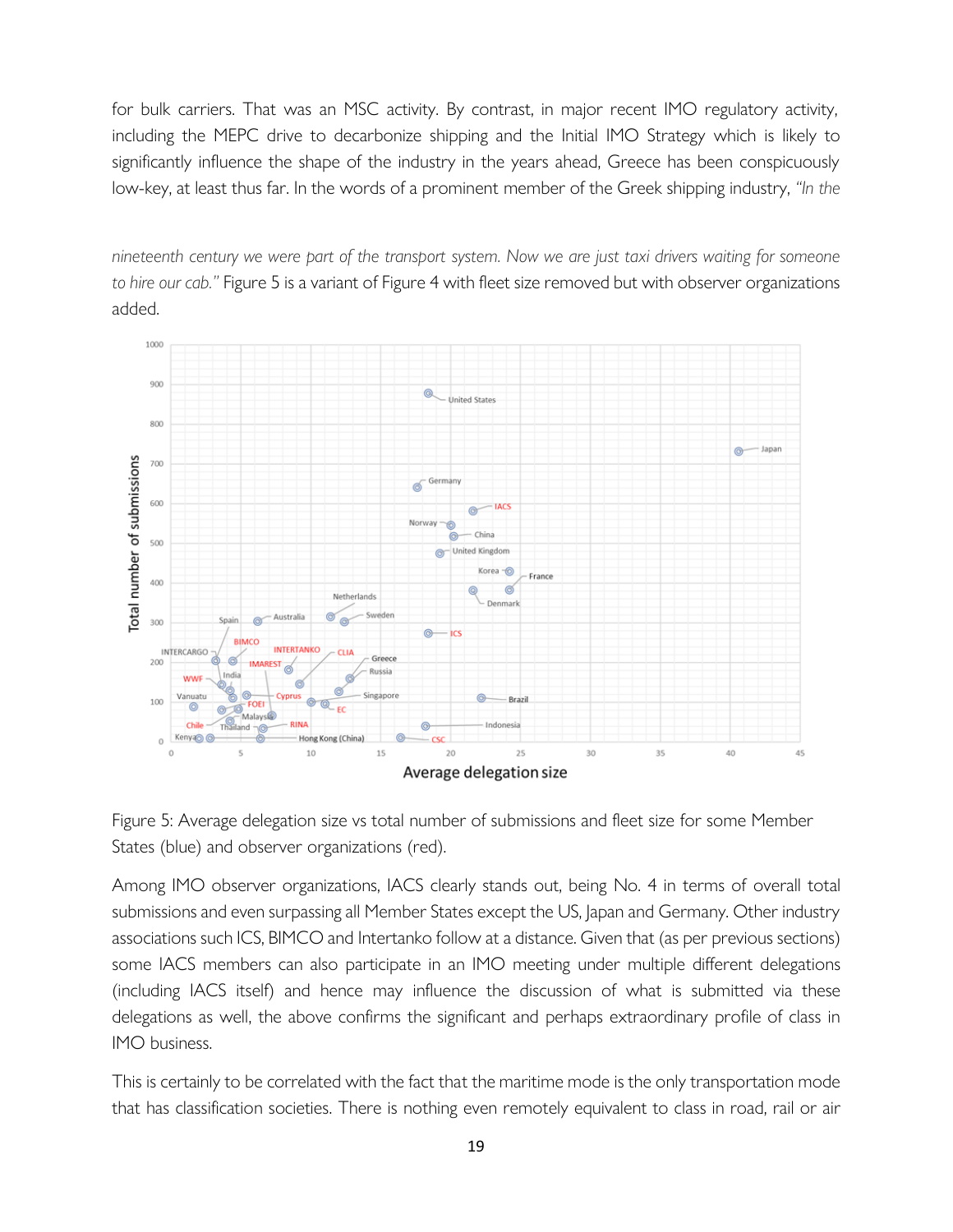transportation, and in fact these para[digms mean that one could conceivably thin](https://doi.org/10.1057/s41278-020-00149-4)k of a world in which class does not exist in shipping either. However, the likelihood of this happening is practically non-existent. Classification societies have historically developed into entities that have been assigned by flag states the task of monitoring regulation compliance, and in fact have developed rules of their own for practically any aspect of ship strength, safety, security, training and environmental performance. In parallel to their regulatory activity, they also have a commercial arm, in terms of selling services of all kinds to shipyards and ship owners. Some class societies have substantial R&D departments and have even developed their own ship designs and are actively promoting fuels such as LNG and other solutions to decarbonize shipping. It is not within the scope of this paper to discuss the history and role of Class in shipping, however our analysis confirms that their influence on the industry is significant, and due to the very lax IMO governance rules, perhaps it is way more significant than what they should normally be entitled to. Thus, and even though we may stop short of claiming that "what is good for DNV-GL is good for Norway" (or for Germany for that matter), the fact that IMO rules allow class to be represented via multiple outlets and act in unison on selected matters with no checks and balances whatsoever is, in our opinion, a source of concern for IMO governance and should be rectified.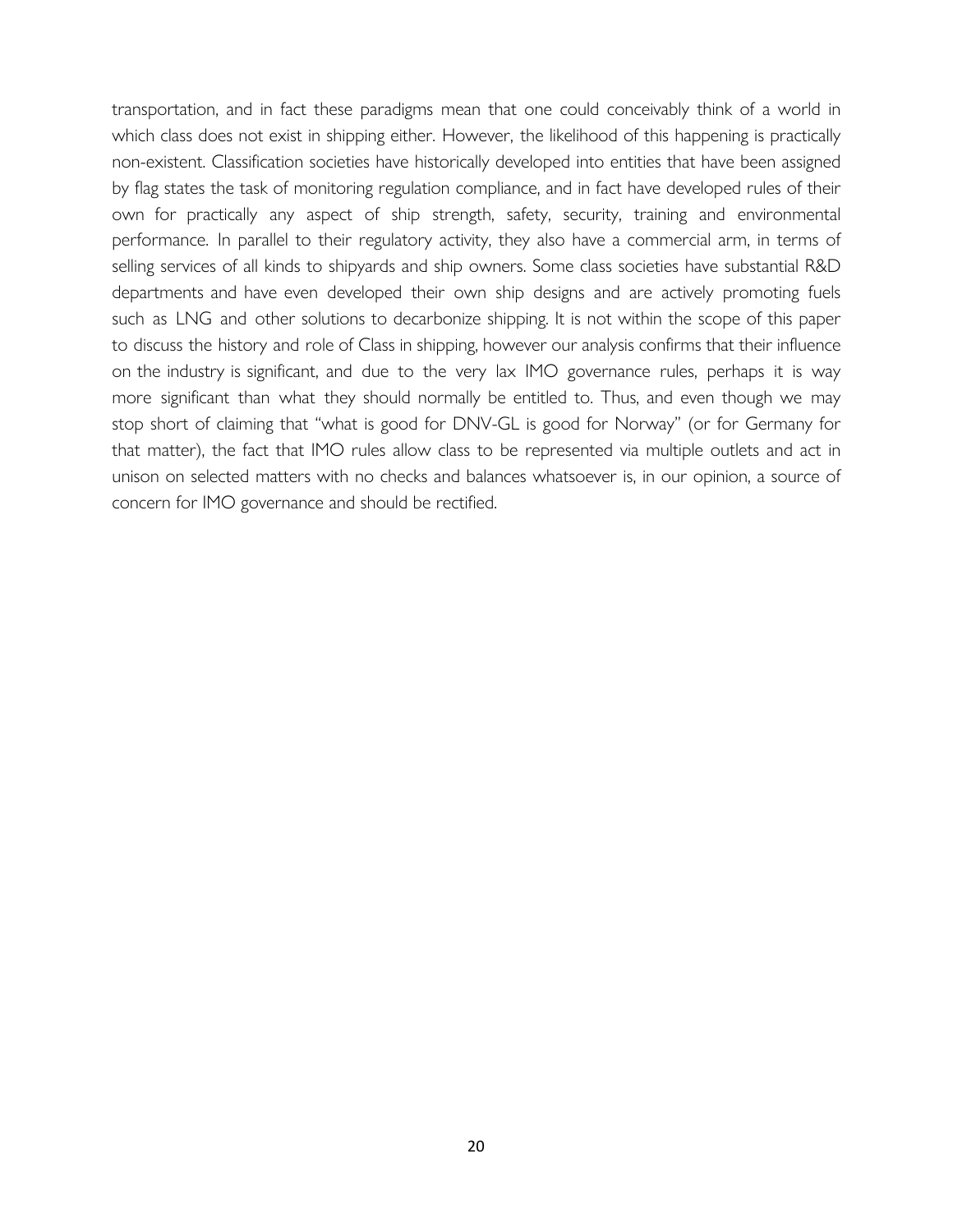# 4. THE WAY AHEAD

## 4.1 IMO Discussion on Reform

The publication of Transparency International's report was actually the second time in just six months that the IMO was hit by massive criticism, after the one by InfluenceMap. Both reports have attracted much attention from the media as various articles were published in Lloyds List, ShippingWatch and other outlets.

In May 2018, Lloyds List (2018) reported that Australia was preparing a proposal to the Council to put matters of transparency, representation and the role of industry organizations on the table. This move has been supported by a number of countries, and in the  $120<sub>th</sub>$  Council meeting (July 2018), a submission by Antigua and Barbuda, Australia, Bahamas, Canada, Georgia, Guatemala, Islamic Republic of Iran, Jamaica, Liberia, Spain, Ukraine, and United Arab Emirates called for the Council to be more active in setting, directing and monitoring policy, for Council and Assembly decisions and discussions to be made more accessible to Member States and the public; and to examine the role of industry bodies attending IMO meetings and whether these bodies accurately reflect the breadth of maritime interests; see doc. C 120/4/5. According to the submission the latter was requested "in light of the concerns raised by InfluenceMap, Transparency International and other commentators". They also proposed amendments to the Guidelines to be considered in order to "clarify that reasonable criticism of IMO will not prevent an organization from gaining or maintaining consultative status".

At the 120th Council meeting the establishment of an open-ended working group, to meet at C 121, was agreed in order to consider the various reform proposals. In addition, the Council removed restrictions so that those wished to release their documents to the public prior to a meeting could do so. Interestingly enough, a group of countries that includes the US, UK, Panama, Marshall Islands, Japan and then United Arab Emirates has disagreed that the working group should even discuss issues of greater access to information and the role of industry bodies; see IMO(2018c)

Australia in a submission to the Council's 121th session (IMO(2018d)) has identified a number of options to increase public access to discussions and decisions including: providing access to documents prior to consideration at meetings; providing public access to live video streaming of plenary meetings of the Council and the committees; reform of the media guidelines to allow more comprehensive reporting of IMO issues; and providing free electronic copies of consolidated versions of key IMO instruments and administrative documentation. The submission dealt with an important issue that has also been highlighted in Transparency International's criticism, namely the fact that press can not name speakers in open plenary without consent and quote their views. In Australia's view, delegates represent their national governments and "statements made during plenary are statements of confirmed government policy and should therefore be able to be quoted without permission".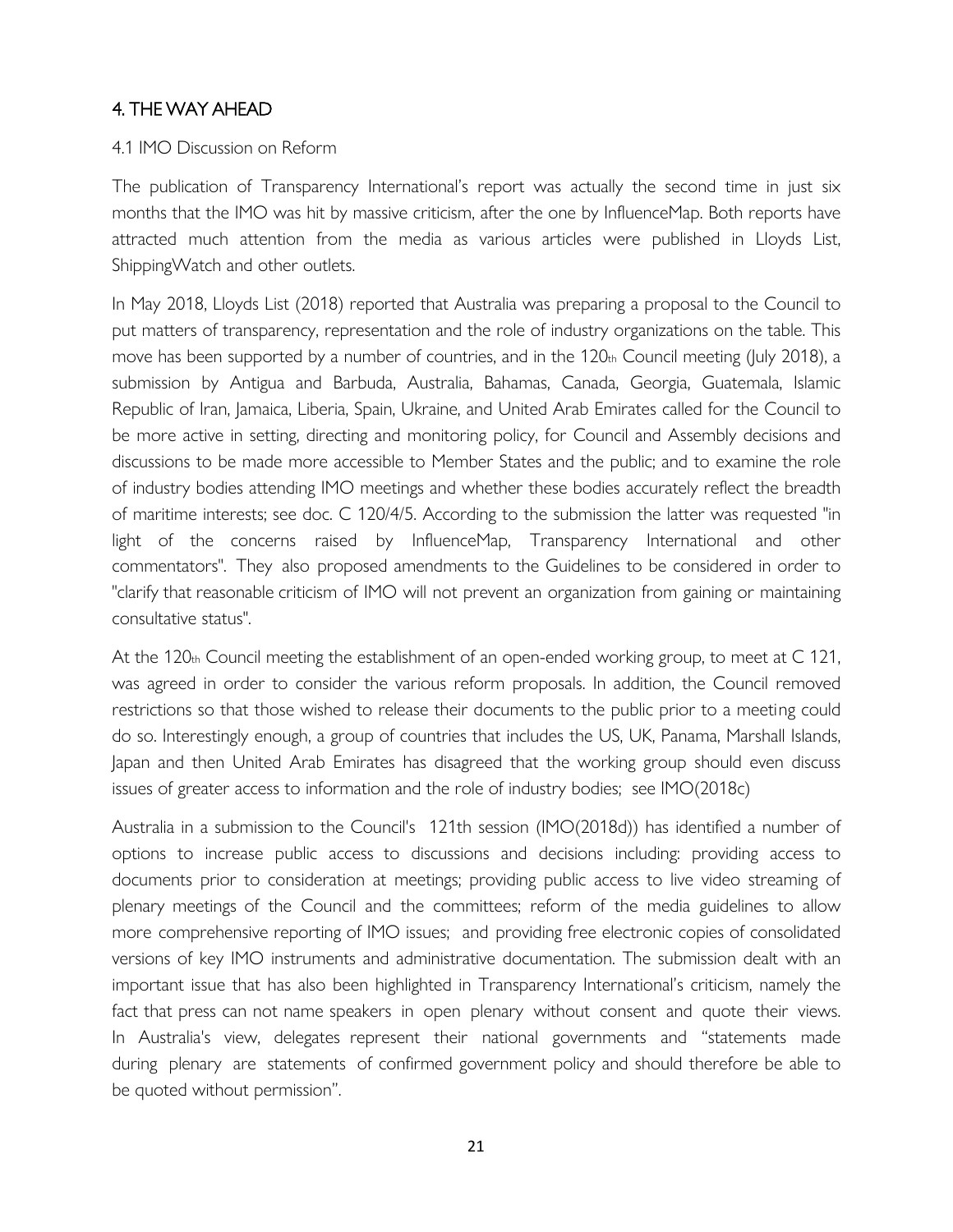Although none of the above was deci[ded during the meeting, a number of substan](https://doi.org/10.1057/s41278-020-00149-4)tive issues were discussed during the 121th Council session and a working group will be re-established at the Council's next session (C122 in July 2019).

#### 4.2 IMO Governance vs the Initial IMO Strategy

Is the shipping industry deliberately trying to slow down the IMO in its quest to decarbonize shipping, as claimed by InfluenceMap? This is a very serious accusation, and to prove it one will have to prove intent, which is very difficult or impossible. We were not able to do so in the context of our analysis. However, below we comment on the issue.

The adoption of the so-called Initial IMO Strategy to reduce GHG emissions in April 2018 (MEPC 72) was certainly a landmark decision (IMO, 2018a). The big question however is what happens next and how fast one can move to implement measures that would make a difference. Indicative of the pace at the IMO is the fact that after a fierce debate at MEPC 73 in October 2018, the updated plan all the way to MEPC 80 in 2023 replaced the initially suggested word "prioritization" (of the candidate measures to reduce GHGs) by the word "consideration", which surely projects a much weaker political will. This choice of wording can explain why no decision was made on any measures at MEPC 74 in May 2019. MEPC 74 did exactly what MEPC 73 instructed it to do: it just considered the measures that were proposed. When the IMO will move to the next click, from consideration to prioritization, or even to decision, is anybody's guess.

Was the shipping industry behind the above change in wording? It is hard to say, let alone prove it, and in our opinion the wording was chosen so as to bring onboard Member States such as the US and Saudi Arabia, who are opposed to the Initial IMO Strategy, not to mention Brazil, India, and others who have expressed serious concerns about it. In that sense, using the word "consideration" was a compromise solution: in order not to lose concensus, use a wording that gets the least common denominator, even though the use of such a wording may compromise what may eventually be achieved afterwards, and how fast this can be achieved.

But the Initial IMO Strategy itself is full of such compromises. For instance, the two stated principles that are centrally included in the Strategy (a) non- discrimination/no more favorable treatment and (b) Common But Differentiated Responsibilities and Respective Capabilities (CBDR-RC) are in direct conflict with one another. The latter principle was included so as to placate the above group of developing countries (mainly Brazil, Saudi Arabia, India, and others) who stood and continue to stand firmly behind CBDR-RC. According to this principle, the formulation of which dates as far back as the Kyoto protocol, developing countries claim they have a "differentiated" (read "lower-degree") obligation to reduce GHG emissions, at least vis-à-vis developed countries. It is not the purpose of this paper to comment on CBDR-RC (for a discussion versus maritime GHG emissions see Psaraftis (2018)). But in our opinion, if there is a single major obstacle for any progress on maritime GHG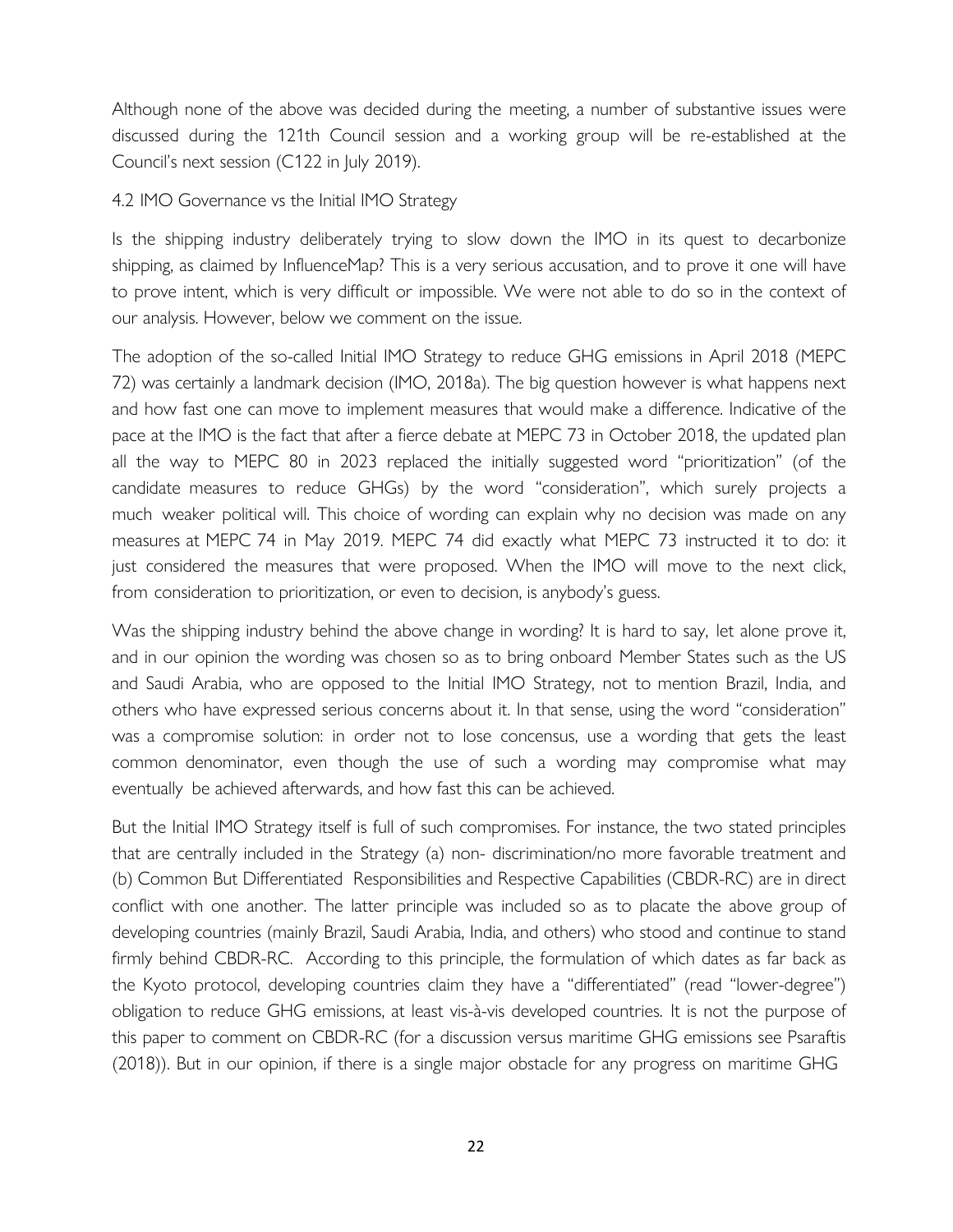emissions reduction, it is definitely CB[DR-RC, and one will need to find a way to](https://doi.org/10.1057/s41278-020-00149-4) circumvent or even eliminate this principle altogether if any serious progress is to be made. So long as CBDR-RC is there, and it is clear it is there for political reasons, any talk about industry dragging their feet on GHGs misses the point.

It is of course conceivable that shipping companies or other industrial interests in Brazil, Saudi Arabia, India and others are responsible for these countries' stance on CBDR-RC and hence GHGs. In other words it is conceivable that CBDR-RC, even though it invokes a societal cause enshrined in the Kyoto protocol, is used as an argument to "camouflage" whatever other real reasons exist for these countries negative stance on GHGs. However, to the extent that something like this is the case, it is only speculation. On their part, industry associations such as ICS, BIMCO and others are not advocates of CBDR-RC. But in the specific debate between CBDR-RC advocates (mainly developing countries) and opponents (mainly developed countries), these associations are side-lined and prefer not to be directly involved. Whether such a continuing debate suits them so that discussion on GHG does not move very fast is a hypothesis that cannot be proven.

Another compromise that was reached just prior to the formulation of the Initial IMO Strategy at MEPC 72 was to include both "speed reduction" and "speed optimization" as short term measures to reduce GHG emissions. This is so because Chile and Peru objected to the use of the term "speed reduction" as a possible emissions reduction measure, on the ground that this may constitute a barrier to their exports to Asia (and particularly to those that involve perishable products such as agricultural products and others). They suggested the use of "speed optimization" instead. In a classical IMO compromise move, both wordings were included in the IMO decision text. However, what is meant by "speed optimization" in that text is far from clear and hence is subject to different interpretations.

It turns out that the term "speed reduction" is not well defined either. In many IMO submissions and in some other documents such as studies, papers, etc. there is widespread confusion on how this term is interpreted. Sometimes it is interpreted in a literal sense, that is, reducing speed irrespective of how the reduction is achieved. In that sense, it is often used as a synonym for "slow steaming," which is a voluntary measure. But some other times the term is interpreted as mandating speed limits. In fact, a recurrent measure that has been and is being promoted by various NGOs is to impose speed limits. Leader of this movement is none other than CSC, who in fact had proposed the measure to the IMO in 2010. However, that proposal was rejected at the time. In spite of this decision, lobbying for speed limits has continued by CSC and other groups. As a result, speed limits were included in the roster of candidate short-term measures of the Initial IMO Strategy.

More players recently joined the speed limit bandwagon. France submitted a document to the IMO supporting the idea. Greece submitted another document advocating mandatory speed adjustments or maximum allowed main engine fuel consumptions. Shortly before MEPC 74 (May 2019), a group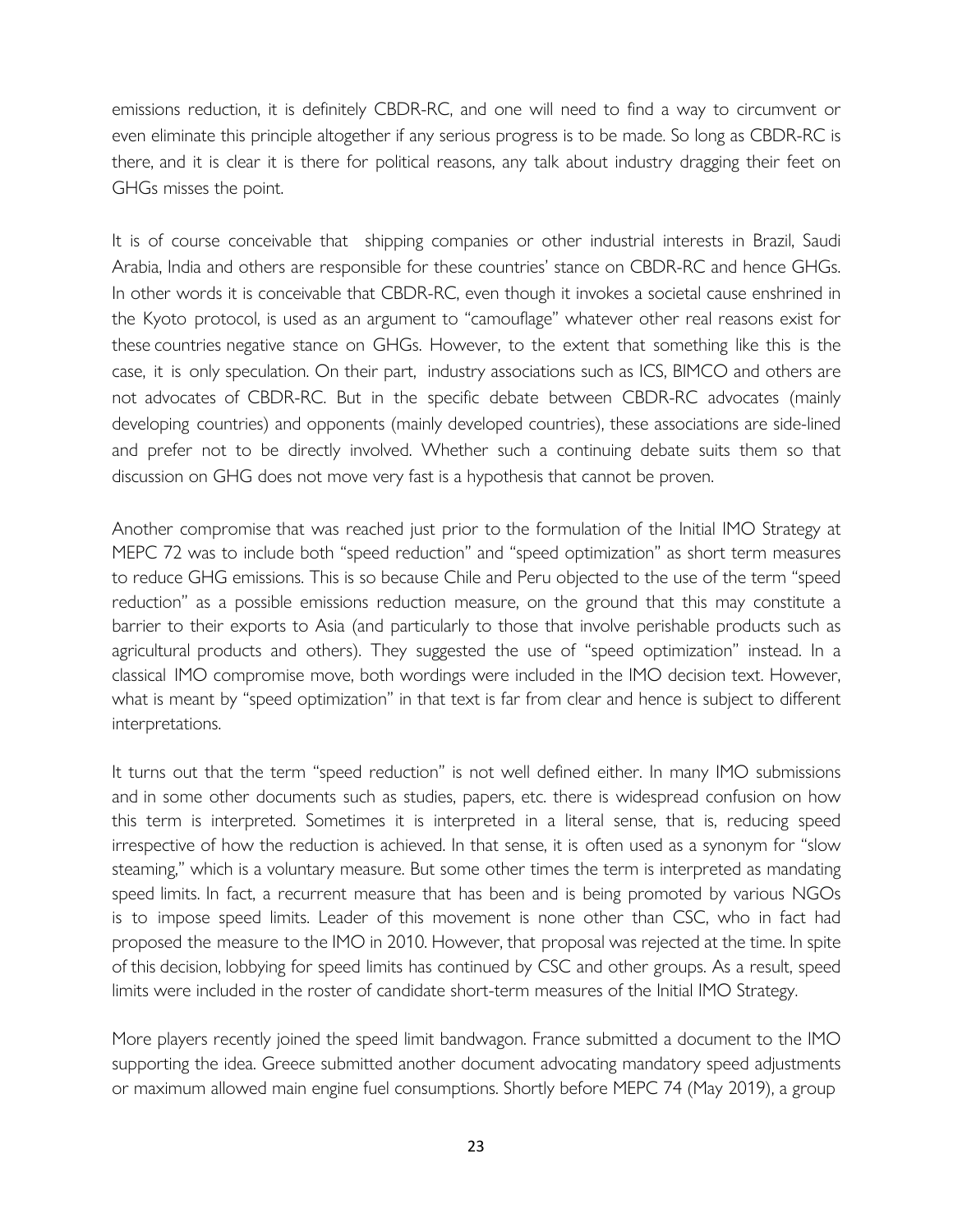of more than 100 shipping companies, [many of them Greek, issued an open letter a](https://doi.org/10.1057/s41278-020-00149-4)dvocating speed limits. A Tradewinds poll showed 61% support for the measure; see TradeWinds(2019). At both MEPC 74 and the intersessional meeting that preceded it, environmental groups protested in front of the IMO headquarters asking for ships to slow down to save the planet. A high school student gave a passionate speech to that effect. At the same time, industry giant Maersk and other stakeholders such as the UK chamber of shipping came out against the measure.

The speed limit option was discussed at MEPC 74 (May 2019), among other measures. To the disappointment of its advocates, the measure was not endorsed, as many stakeholders objected to it. Among those, industry associations like ICS and BIMCO are not in favor of the measure. But MEPC 74 did not reject it either, so the measure is still alive, at least theoretically.

Does disagreement on speed limits imply that the shipping industry is deliberately dragging its feet on an option that could really make a difference? We have found no evidence for that. Speed limits is a very controversial policy option and, if anything, the real reasons that some stakeholders advocate it should be explored and brought forward. These include a freight rate increase because of the shrinkage of the transport capacity supply curve, which could explain why some ship owners support the measure. But as Psaraftis (2019) points out, "the real reasons for advocating speed limits are seldom revealed in the public debate, and all promoters typically play the "do-gooder" card, that the option is good for the environment, and in particular vis-à-vis the Initial IMO Strategy." In that sense, if it can be understood why some ship owners would support this idea, why environmental NGOs would support it is less obvious. For one thing, it is clear that such a measure would not apply the "polluter pays" principle, would not internalize the external costs of GHG emissions and it would not incentivize the development of low carbon fuels and other energy saving technologies that would reduce GHGs. It would treat two ships of vastly different energy efficiencies the same, by forcing them to sail at the same speed and thus unfairly penalize the energy efficient ship. Yet, NGOs such as CSC and others are firmly advocating the measure, and over the years have found the money to finance studies that provide support for it.

A measure that would definitely incentivize development of alternative fuels and energy saving technologies would be a bunker levy or another Market Based Measure (MBM). MBMs were examined by the IMO/MEPC in 2010, but after many discussions there was no preference for any of the 11 MBM proposals and finally the discussion was suspended in 2013. The main reason was the objection of the developing countries mentioned above (plus China at the time) on the ground that MBMs are allegedly incompatible with CBDR-RC (see Psaraftis (2018) for a discussion).

At this point in time MBMs are included in the Initial IMO Strategy as a candidate medium-term measure (to be finalized and agreed to between 2023 and 2030), as follows: "New/innovative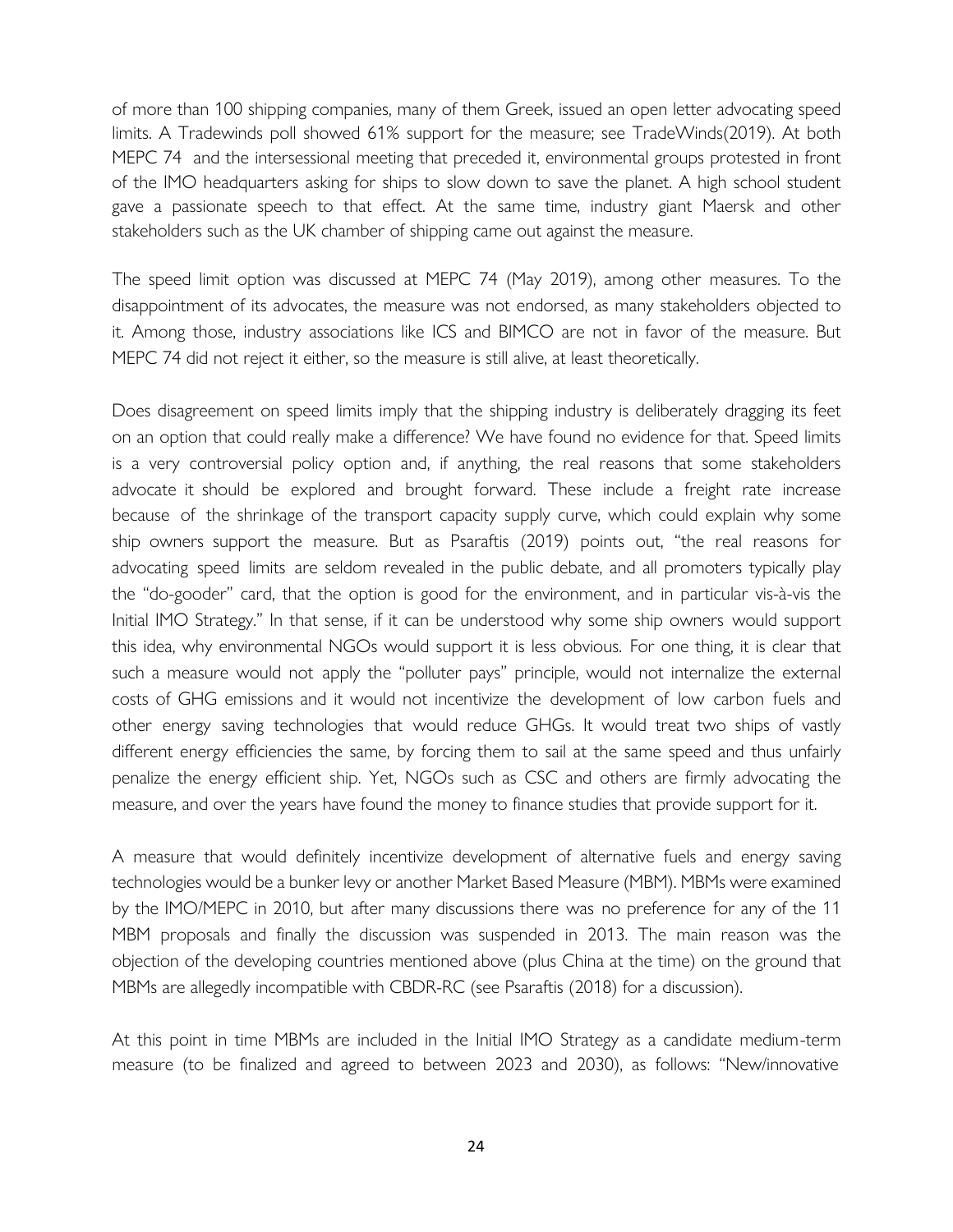emission reduction mechanism(s), possibly including Market-based Measures (MBMs), to incentivize GHG emission reduction."

Note the word "possibly", which means that the fate of MBMs at the IMO is unclear at best. After the above ill-fated discussion, interest on MBMs, at least at the IMO, seems currently very slim, and this is all across the stakeholder spectrum. France and some Pacific islands proposed that the discussion reopen, but this has not yet happened. A comparison between speed limits and MBMs is in Psaraftis (2019).

A player that may have some influence over this process is none other than the EU. The EU has agreed to align itself with the IMO process, and essentially refrain from acting on a possible inclusion of shipping into the EU ETS before seeing what the IMO intends to do on GHGs. ETS is an MBM, and the EU ETS is a major instrument in EU energy policy, covering electricity production and several other major industries (but not shipping). The European Commission is closely monitoring the IMO process, starting from what is agreed on the initial strategy in 2018 and all the way to 2023. Thus far it has refused to take the ETS option off the table or even to specify what would trigger action on its part. Whether this might put some pressure on the IMO to resume the suspended discussion on MBMs and adopt a global MBM before the EU moves on ETS, or do something else that provides concrete evidence that GHG emissions will be reduced, is unclear at this time. And even though the Damocles sword of an ETS looks like the default scenario for the EU if progress at the IMO is not deemed satisfactory, precisely what action the EU will take and when that action will be taken is equally unclear.

## 4.3 Conjectures

Before we can make some recommendations, from the all of above we can make a number of conjectures. We use the term conjectures instead of conclusions because these are based on a nonencyclopedic amount of factual evidence augmented by our own experience and for these reasons these results are not necessarily generalizeable. The conjectures are as follows.

- 1. For a UN agency tasked with such important responsibilities, and even though the IMO appears to be functioning reasonably well, IMO governance sometimes is lacking and is subject to considerable improvement. In particular, rules as regards representation are too lax and may open the door to situations that do not necessarily promote transparency and a level playing field.
- 2. There seems to be no proven evidence that the shipping industry, fragmented as it is, is deliberately stalling the drive to decarbonize shipping.
- 3. At the same time, a variety of reasons, mostly political, are responsible for the slow pace of the regulatory process to decarbonize shipping. There seems to be no evidence of collusion by IMO stakeholders to that effect.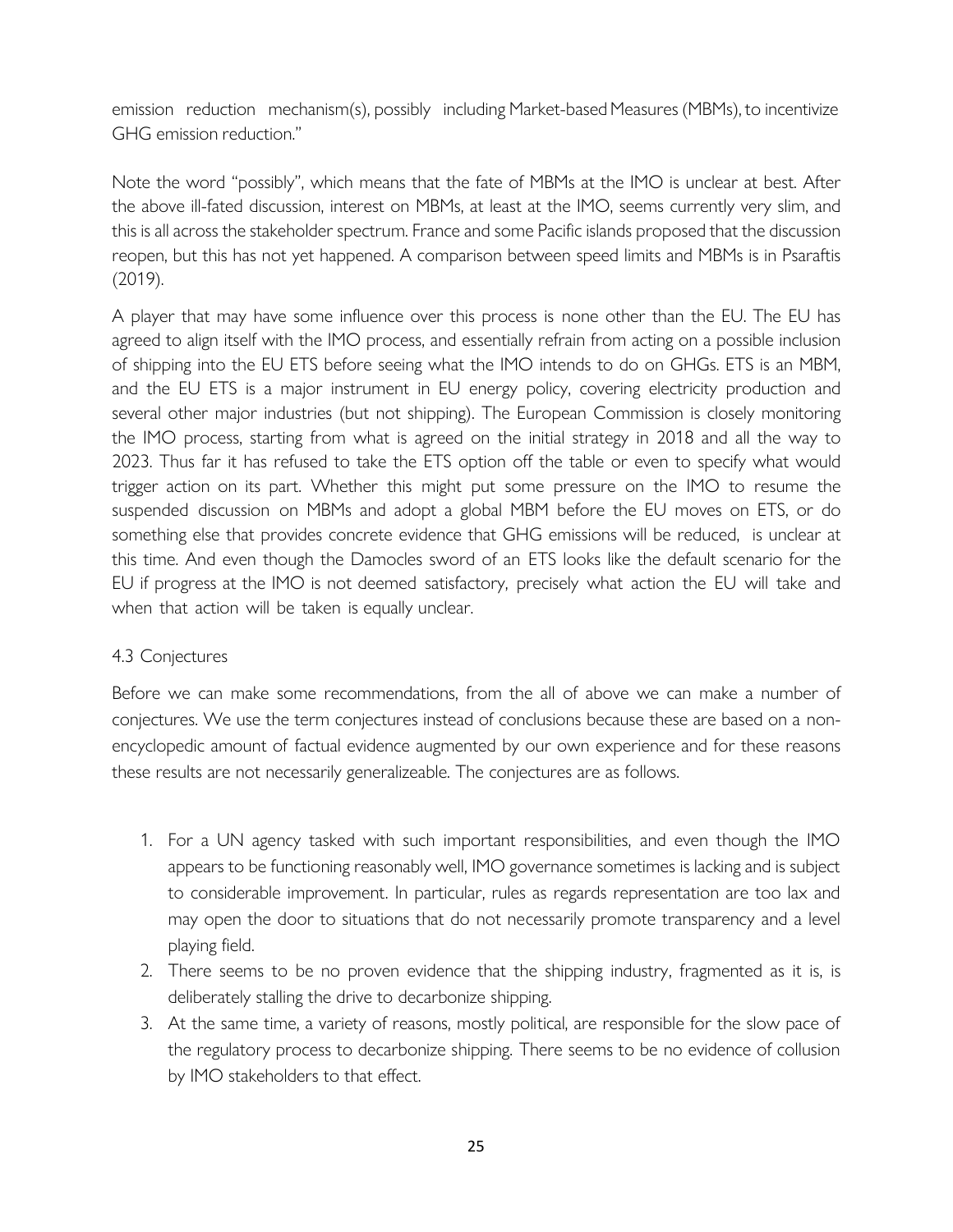- 4. IMO Member States that seem to be the most potent influencers of IMO policy are Japan, the US, Germany, Norway and China, with Denmark and Korea not too far behind.
- 5. The above is matched or sometimes even surpassed by IACS, whose members have the additional privilege of being allowed to influence IMO policy via multiple additional outlets, in addition to IACS itself. This constitutes in our opinion, a serious deficiency in IMO governance.
- 6. Greece, the world's No. 1 shipping power in terms of controlled fleet, has adopted a low profile role at the IMO and does not seem to be a main influencer in IMO business.
- 7. Representation within some delegations and especially NGOs is sometimes hidden and nontransparent. This is another deficiency in IMO governance.
- 8. The EU has the potential of influencing IMO developments, mainly as regards the pace of the decarbonization process, but has not taken full advantage of this potential as of yet.

4.4 Recommendations

Can something be recommended to improve IMO governance? In Table 4 below we suggest some possible reform actions, the majority of which (or perhaps all) are probably too radical to be agreed upon.

| Suggestion                                            | Comment                                                 |
|-------------------------------------------------------|---------------------------------------------------------|
| Limit the size of each delegation. For instance, five | There should be enough people to attend the             |
| people maximum as regular members, plus up to         | plenary session and working groups running in           |
| five advisers or observers.                           | parallel. Japan may find this measure unfair, but       |
|                                                       | delegation size can not be uncontrollable.              |
| For Member States, regular delegates should be        | This may sound self-evident and is coupled with the     |
| public servants and staff of the respective Member    | no-outsourcing requirement (see below).                 |
| Governments                                           |                                                         |
| For observer organizations, regular delegates should  | This would eliminate the possibility that NGOs field    |
| be employees of the respective organization.          | a "dogs-and-cats" delegation, of which each member      |
|                                                       | promotes its own interest.                              |
| Representation at the IMO cannot be outsourced.       | We also find this self-evident, as the interests of the |
|                                                       | representer and those of the representee may not        |
|                                                       | coincide. Delegations can include advisers and          |
|                                                       | observers, but these cannot officially represent them   |
|                                                       | (see also next point).                                  |
| Advisers and observers cannot take the floor.         | This is coupled to the no-outsourcing requirement       |
|                                                       | and is a measure to avert conflict-of-interest          |
|                                                       | situations.                                             |
| The real affiliations of delegates should be listed.  | Again, self-evident.                                    |
| These are the delegates' employers. There should      |                                                         |
| be no hidden affiliations.                            |                                                         |

*Table 4: Suggestions for IMO governance reform*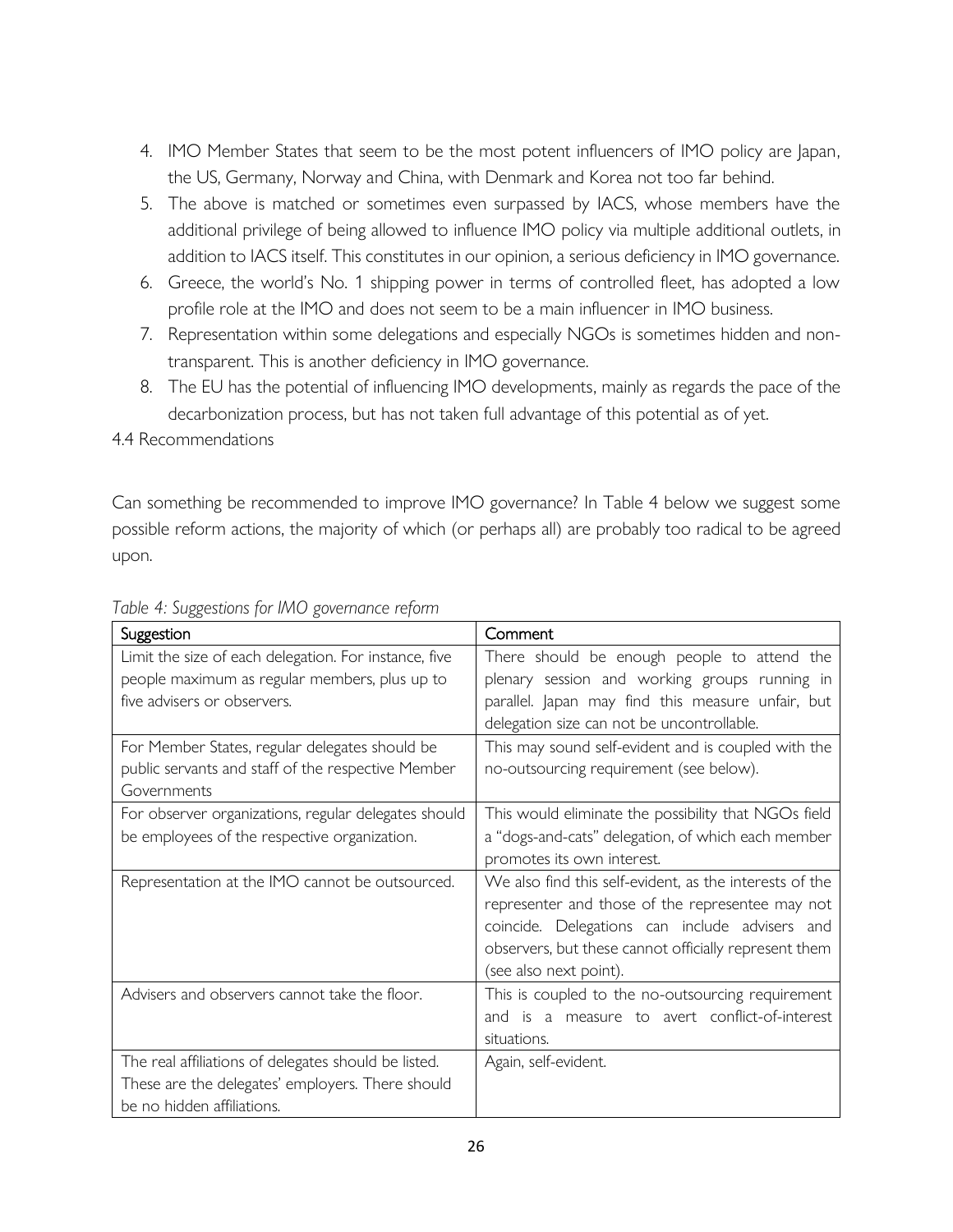| If a delegate has dual or multiple employers, only<br>one can be used at an IMO meeting, but all<br>employers should be listed.                                                                                                             | There should be full transparency on who is who at<br>the IMO.                                                                                                                                                                                                                                                     |
|---------------------------------------------------------------------------------------------------------------------------------------------------------------------------------------------------------------------------------------------|--------------------------------------------------------------------------------------------------------------------------------------------------------------------------------------------------------------------------------------------------------------------------------------------------------------------|
| An organizational entity (shipping company, port,<br>consulting company, university, research<br>organization, class, shipyard, consulting company, or<br>any other private company) cannot send delegates<br>to more than one delegations. | This would avoid interests being represented via<br>multiple parallel channels.                                                                                                                                                                                                                                    |
| Class can only send delegates to IACS.                                                                                                                                                                                                      | Class societies will scream in protest to this<br>suggestion, however the current very lax scheme<br>allows them<br>way<br>many representation<br>too<br>possibilities and hence undue influence.                                                                                                                  |
| Switching delegations between different IMO<br>sessions is not automatic; it is subject to request by<br>the delegate and approval by the IMO secretariat.                                                                                  | There should be some control on how various hats<br>can be switched at the IMO.                                                                                                                                                                                                                                    |
| Each delegate should sign a form stating that there<br>is no conflict of interest in representation and listing<br>also his/her previous employers during the last 5<br>years.                                                              | This is self-evident. A question is how this will be<br>enforced. There should be penalties for violators.                                                                                                                                                                                                         |
| The identity of persons who speak at the IMO is<br>recorded and is publicly available. All meetings<br>including working group meetings are video-taped<br>and can be made available.                                                       | Another suggestion in the interest of transparency.<br>Of course, knowing that what one says is publicly<br>available may change the content of what is said,<br>however people and delegations should be held<br>accountable to their positions.                                                                  |
| In discussions on the terms of reference of studies<br>or procurement contracts, taking the floor under<br>any delegation disqualifies one's employer from<br>bidding.                                                                      | This is a very serious issue and is suggested so as to<br>avoid situations in which people, hidden under<br>judiciously chosen delegations, promote the interests<br>of their real affiliations by participating in discussions<br>on the terms of reference of the very studies for<br>which they will later bid. |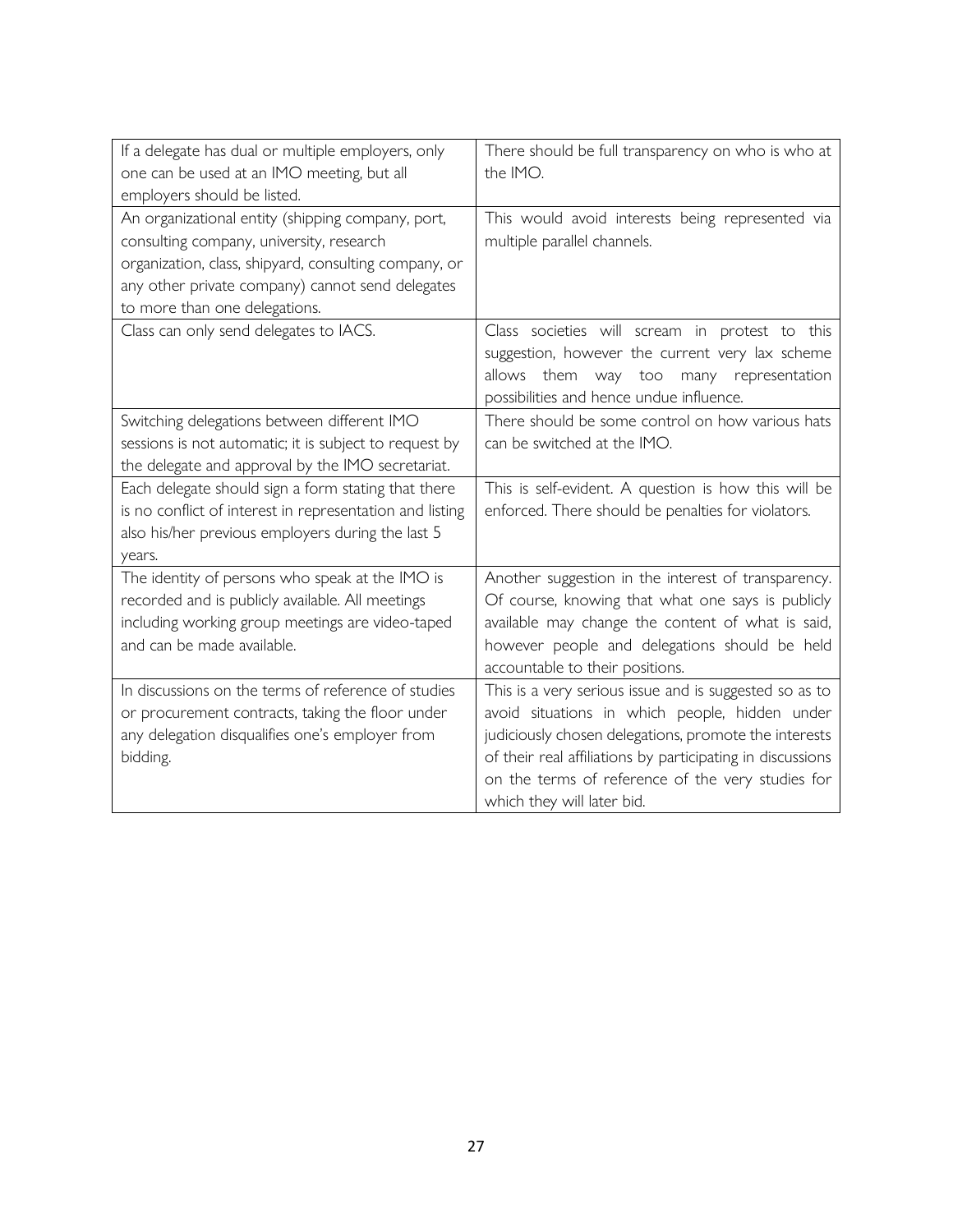# REFERENCES

ClassNK (2019), "Topics at IMO", Nippon Kaiji Kyokai - ClassNK, Available at: https://www.classnk.or.jp/hp/en/info\_service/imo\_and\_iacs/topics\_imo.html

IMO (2004), "Comparative FSA study on single- and double-side skin bulk carriers", doc. MSC 78/INF.6, Submitted by Greece, the International Maritime Organization, February 2004.

IMO (2006), "Formal Safety Assessment: Outcome of MSC 81", doc. MEPC 55/18, International Maritime Organization, July 2006.

IMO (2015), "Revised Guidelines for Formal Safety Assessment (FSA) for use in the IMo rule-making process", doc. MSC-MEPC.2/Circ.12/Rev.1, International Maritime Organization, June 2015.

IMO (2018a), "Initial IMO strategy on reduction of GHG emissions from ships", 13 April 2018, International Maritime Organization, Available at:

http://www.imo.org/en/OurWork/Documents/Resolution%20MEPC.304%2872%29%20on%20Initial%20IMO%20S trategy%20on%20reduction%20of%20GHG%20emissions%20from%20ships.pdf

[IMO \(2018b\), "List of Participants, MEPC 72nd Session", doc. MEPC 72/INF.1, International Maritime Organization,](http://www.imo.org/en/OurWork/Documents/Resolution%20MEPC.304%2872%29%20on%20Initial%20IMO%20Strategy%20on%20reduction%20of%20GHG%20emissions%20from%20ships.pdf)  April 2018.

IMO (2018c), "Proposed terms of reference for the Working Group on Council Reform", doc. C 121/3(b)/13, Submitted by Cook Islands, Japan, Marshall Islands, Panama, United Arab Emirates, United Kingdom and United States of America, International Maritime Organization, October 2018.

IMO (2018d), "Access to information", doc. C 121/3(b)/5, Submitted by Australia, International Maritime Organization, October 2018.

IMO (2019), "IMO Financial Statements", International Maritime Organization,, Available online at: http://www.imo.org/en/OurWork/Pages/Financial-Statements.aspx

InfluenceMap (2017), " Decision time for the IMO on climate: The polarized struggle among states for ambitious [climate policy on shipping", April 2018, Report, Available at](http://www.imo.org/en/OurWork/Pages/Financial-Statements.aspx)  https://influencemap.org/site/data/000/309/IMO\_Shipping\_Report\_April\_2018.pdf

InfluenceMap (2017), "Corporate capture of the International Maritime Organization: How the shipping sector [lobbies to stay out of the Paris Agreement", October 2017, Report, Available at:](https://influencemap.org/site/data/000/309/IMO_Shipping_Report_April_2018.pdf)  https://influencemap.org/site/data/000/302/Shipping\_Report\_October\_2017.pdf

[Karim S. "Prevention of Pollution of the Marine Environment from Vessels: The](https://influencemap.org/site/data/000/302/Shipping_Report_October_2017.pdf) Potential and Limits of the International Maritime Organization", Springer International Publishing.

Polakis M., Zachariadis P. and de Kat J.O. (2019) "The Energy Efficiency Design Index (EEDI)" in Psaraftis H.N (ed.) "Sustainable Shipping: A Cross-Disciplinary View", Springer International Publishing.

Psaraftis H.N. (2018) "Decarbonization of maritime transport: to be or not to be?", Maritime Economics & Logistics, doi.org/10.1057/s41278-018-0098-8.